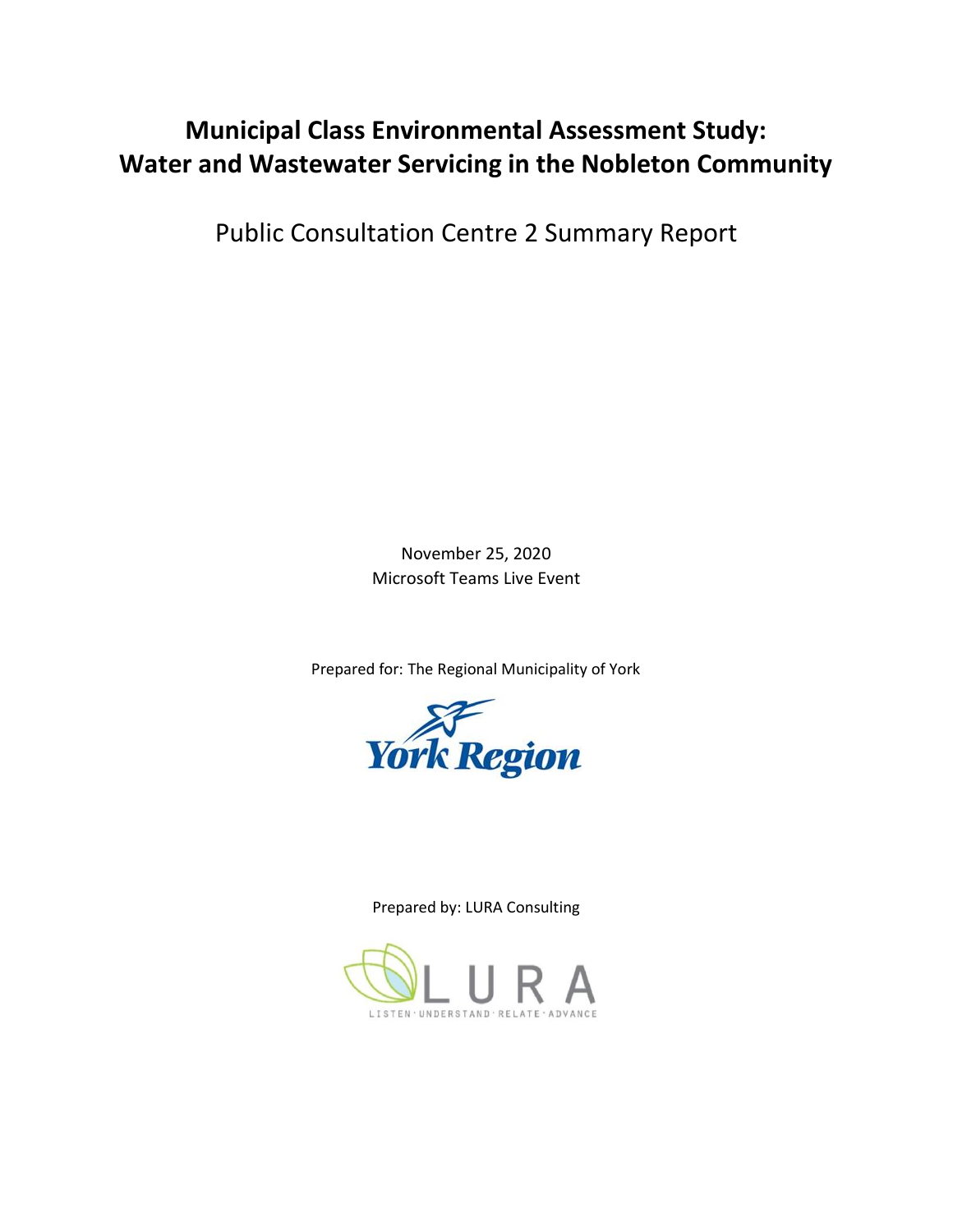# Table of Contents

| $\mathbf{I}$ . |     |  |
|----------------|-----|--|
|                | II. |  |
| <b>B.</b>      |     |  |
| $\mathsf{L}$   |     |  |
|                | II. |  |
| C.             |     |  |
| D.             |     |  |
| $\mathbf{I}$ . |     |  |
| II.            |     |  |
| III.           |     |  |
| E.             |     |  |
| $F_{\rm{H}}$   |     |  |

### **Appendix A: PCC Briefing**

<span id="page-1-0"></span>

| <b>Appendix B: Notice of Open House</b>              |  |
|------------------------------------------------------|--|
| <b>Appendix C: Distribution List (internal)</b>      |  |
| <b>Appendix D: Presentation Slides</b>               |  |
| <b>Appendix E: Survey Questions</b>                  |  |
| <b>Appendix F: Project Team Responses (internal)</b> |  |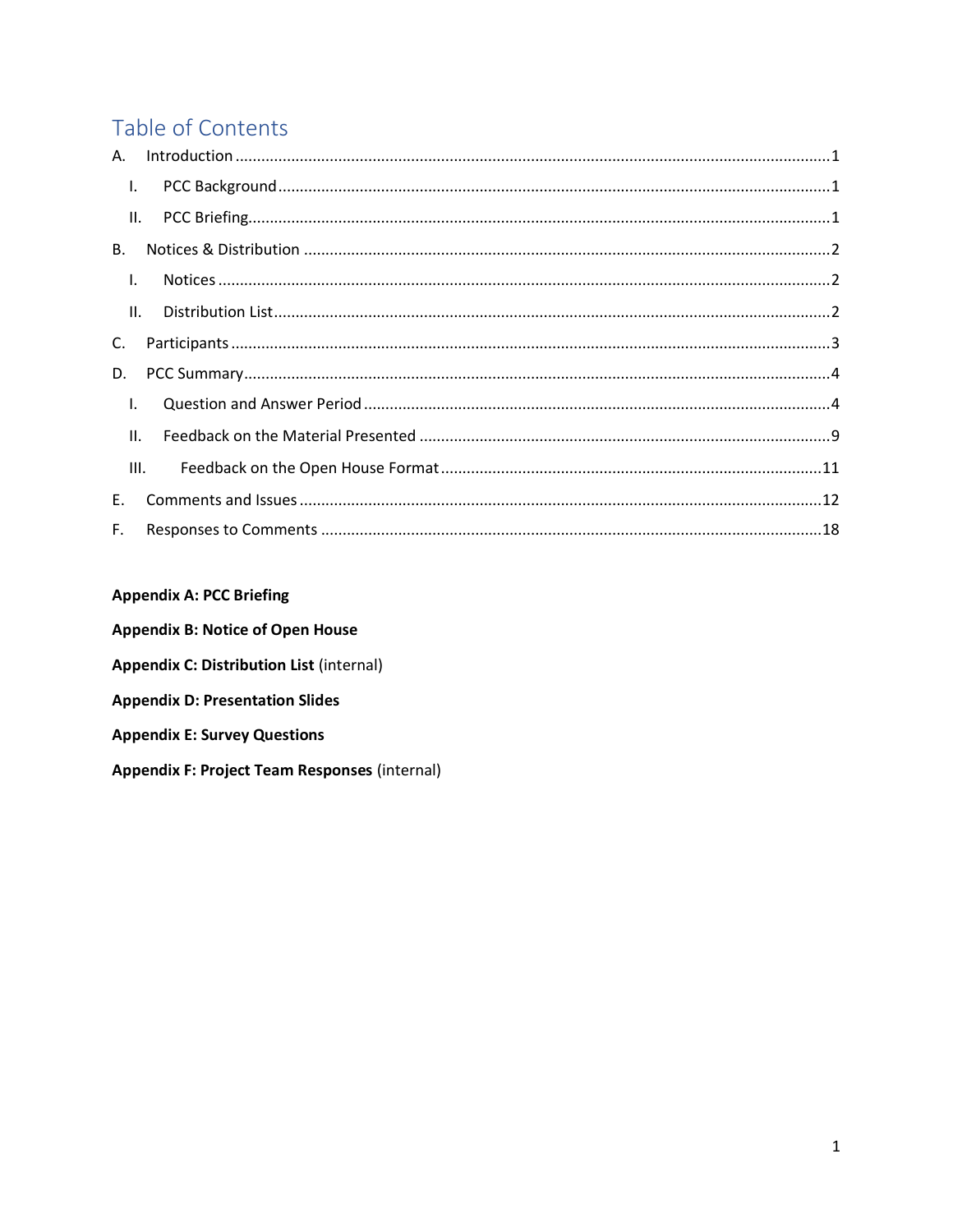# A. Introduction

## <span id="page-2-0"></span>I. PCC Background

The second Public Consultation Centre (PCC) for the Water and Wastewater Servicing Municipal Class Environmental Assessment (EA) for the Nobleton Community was held online on Wednesday, November 25, 2020. The open house event was hosted virtually by York Region via Microsoft Teams Live Events. Participants were provided with the option to join through the internet or phone.

The purpose of the PCC was to present the water/wastewater servicing alternatives that were considered, share the evaluation of these alternatives, present the recommended solutions, and obtain public input on the alternatives and proposed solutions. The PCC provided participants with an opportunity to learn more about the project and engage with members of the project team through various means, including:

- Viewing one of three sessions hosted throughout the day at 10 AM, 2 PM, and 7 PM, which included:
	- $\circ$  Watching a recorded presentation on the evaluation of servicing alternatives and recommended servicing solutions (identical in each session)
	- $\circ$  Participating in a facilitated question and answer period (informed by public questions)
- Completing an online survey
- Viewing presentation boards and supporting materials posted online
- Providing feedback directly to York Region's Project Manager

The PCC was attended by approximately 60 participants across all three sessions.

### <span id="page-2-1"></span>II. PCC Briefing

A briefing document was prepared following the PCC. This document provides a high-level summary of the open house. It describes:

- The purpose of the event
- The engagement opportunities available to participants at the event
- A summary of comments and questions received during the open house.

A copy of the PCC briefing document is provided in **Appendix A.**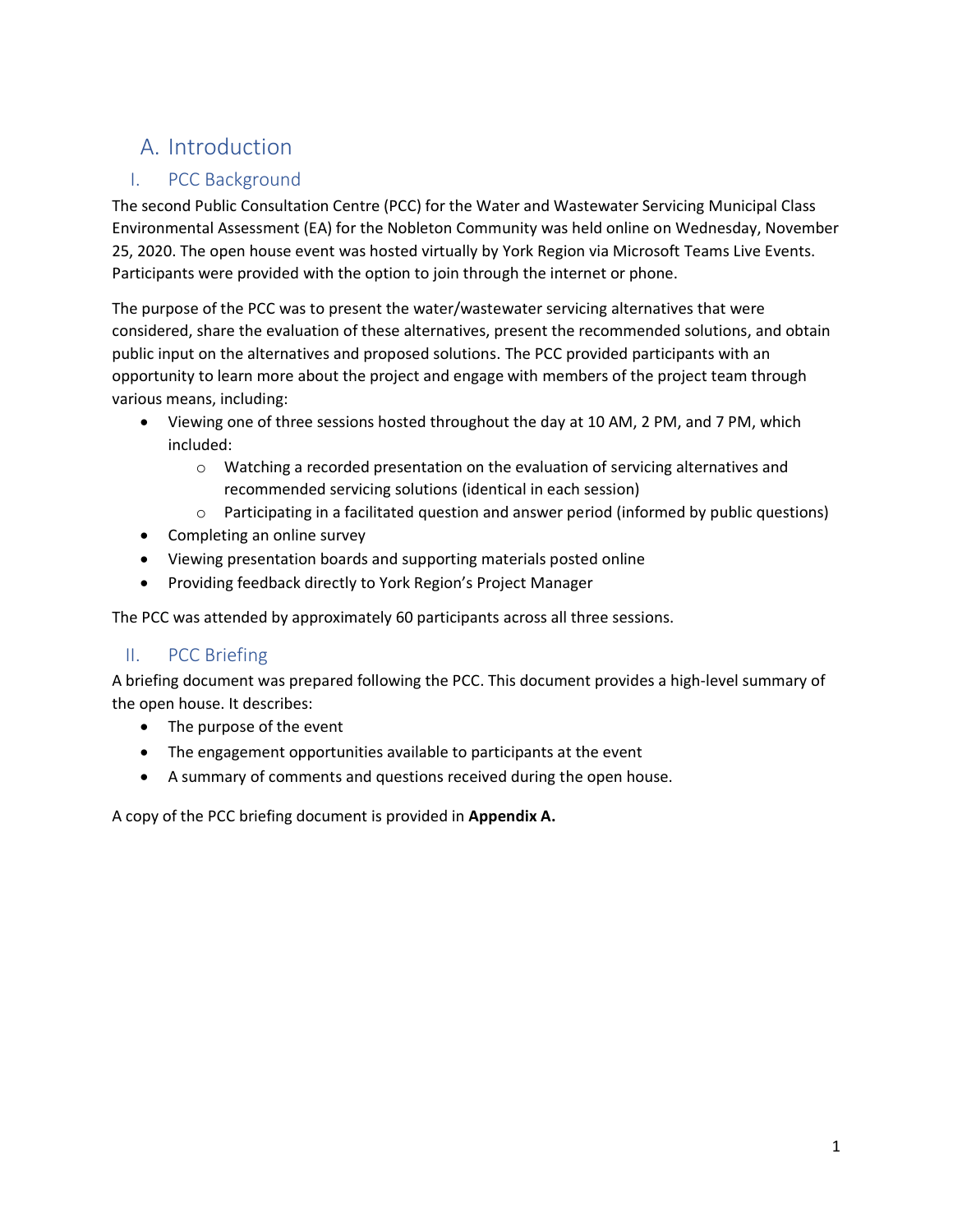## <span id="page-3-0"></span>B. Notices & Distribution

#### <span id="page-3-1"></span>I. Notices

A Notice of Open House was first distributed to residents and stakeholders on November 12, 2020, through email, mail, and on the York Region website. The Notice was also published on the Region's social media accounts on the following dates:

- York Region's Twitter page on November 12, 19 and 24, 2020
- York Region's Facebook page on November 12, 2020 as a boosted, geotargeted post for two weeks.

The Notice was also published in the local newspaper, *King Connection*¸ on November 12 and 19, 2020.

A copy of the Notice is attached in **Appendix B**.

#### <span id="page-3-2"></span>II. Distribution List

Notices were sent via mail or email to: various municipal and provincial governments and agencies; utilities; community associations; private companies; and First Nation groups. Notices were also sent to properties located within the study area (Figure 1). Residents who requested to be added to the mailing list were also sent the Notice.



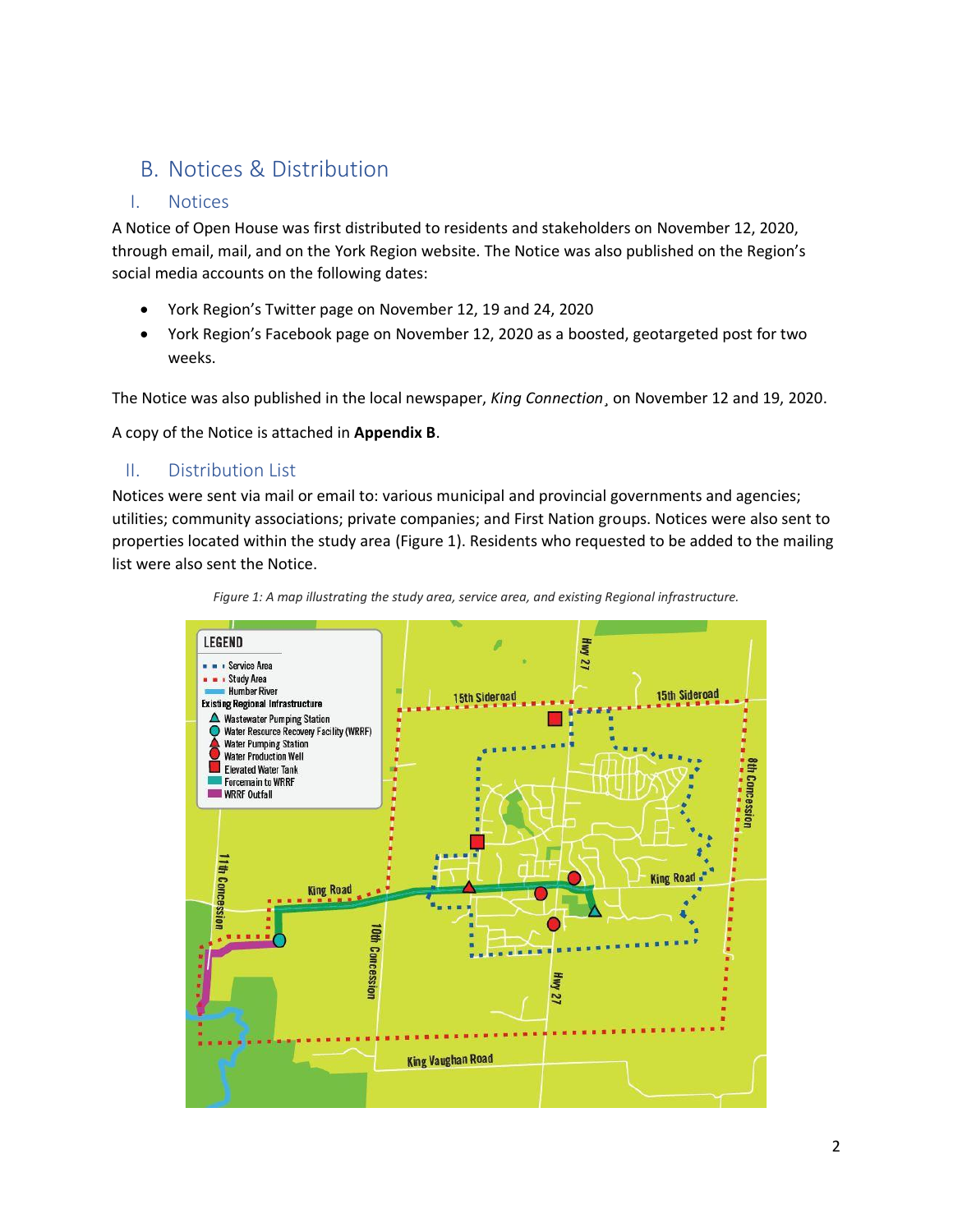# <span id="page-4-0"></span>C. Participants

<span id="page-4-1"></span>A total of **36 participants** joined the PCC across the three sessions, either virtually or by phone.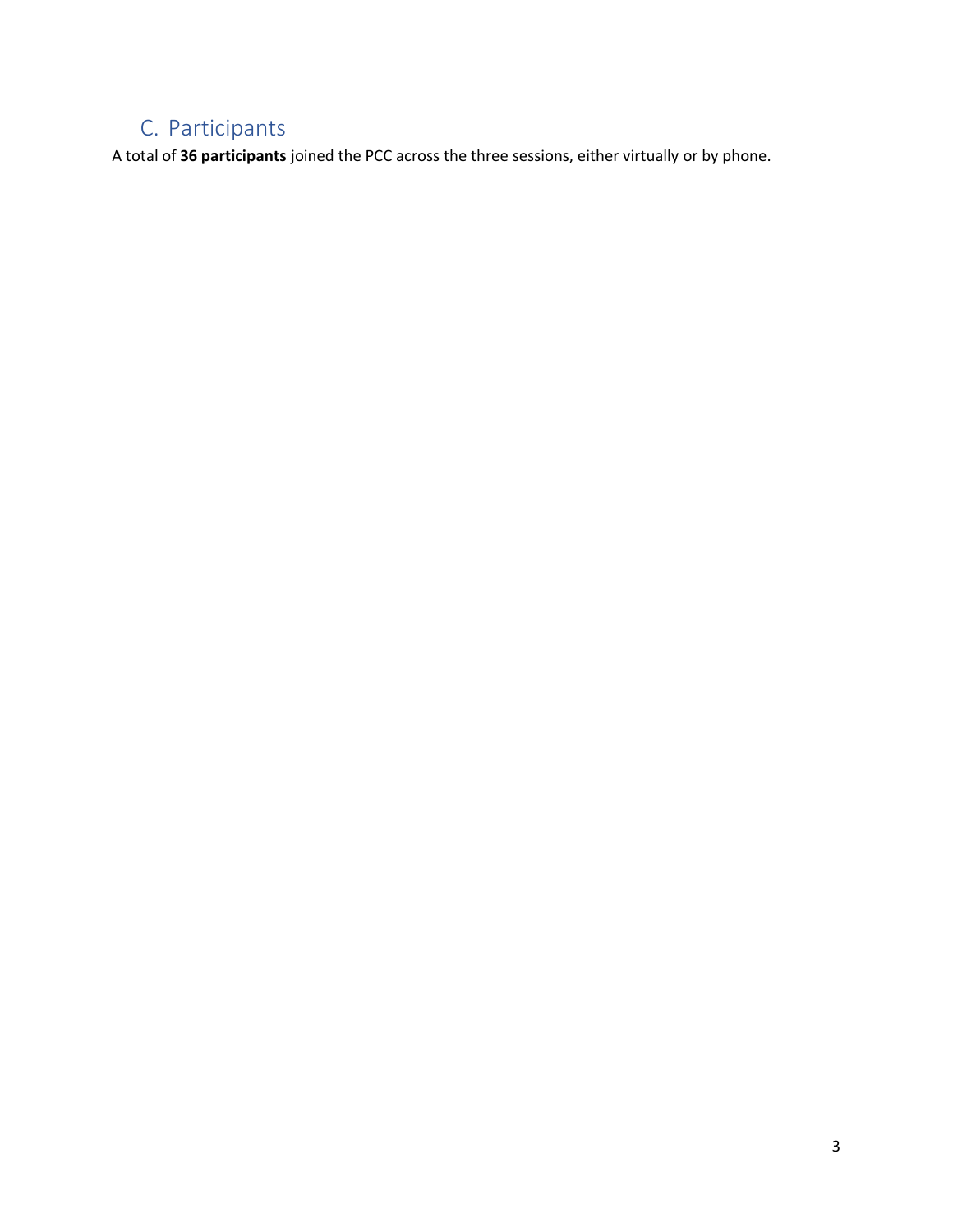## D. PCC Summary

PCC 2 was hosted virtually by York Region via a Microsoft Teams Live Event. The PCC was held as a series of three 1-hour long town hall-style events throughout the day at 10 AM, 2 PM, and 7 PM. The PCC was attended by approximately 60 participants across all three sessions. Of the 60 participants, most joined virtually via Microsoft Teams Live, and nine joined via telephone. The PCC was attended by municipal staff, consultants, and interested members of the public. Identical video presentations were shared at each session. All digital materials were made available online on York Region's website, at [www.yorkregion.ca/nobletonea.](http://www.yorkregion.ca/nobletonea) Each PCC session featured a 17-minute video presentation that provided:

- context on the purpose and steps involved for the EA study
- an overview of the water/wastewater servicing alternatives that were considered as part of the study and the evaluation of these alternatives, as well as the recommended solutions
- opportunities for residents and stakeholders to stay informed about the project

#### A copy of the presentation slides is provided in **Appendix D**.

Following the presentation, participants were invited to ask questions of the project team. Questions asked by PCC participants focused on planning policy, water servicing options, water quality, wastewater servicing, conservation, project costs, development, and further engagement opportunities for the project. Questions surrounding planning policy focused on the Greenbelt Plan and its guidance related to connecting to a lake-based supply for water servicing, and the Oak Ridges Moraine Conservation Plan regarding water regeneration. Questions about water servicing focused on new well locations and potential limitations of the aquifer. Multiple participants raised water quality questions about iron levels of well-based water supply. One participant asked whether recent changes to land uses were included in the project's calculations. Another asked if York Region would be implementing an education campaign to help share the benefits of conservation with the public. A few questions were asked about the overall cost of the EA and construction of the project. One participant asked why new development is frozen until the new water supply is provided. Finally, one participant asked when PCC 3 will be held in 2021. Questions asked and responses from the project team are transcribed below in Section I.

Participants were also invited to complete an online survey, providing feedback to the project team on both the material presented and the format of the online open house. Six individuals filled out the online survey, which remained open from November 25 to December 11, 2020. Their responses are documented in Sections II and III.

A copy of the survey questions asked is provided in **Appendix E**.

#### <span id="page-5-0"></span>I. Question and Answer Period

A summary of questions asked throughout all three PCC events are summarized below according to themes. Participants had questions on the study overview, water quality, the alternative solutions evaluated, the environment, planning and growth, and participation in the study. Questions are denoted with a "Q", answers are denoted with an "A", and comments are denoted with a "C".

#### Study overview

*Q: Will any of these initiatives increase the already exorbitant water rates we currently pay in Nobleton?*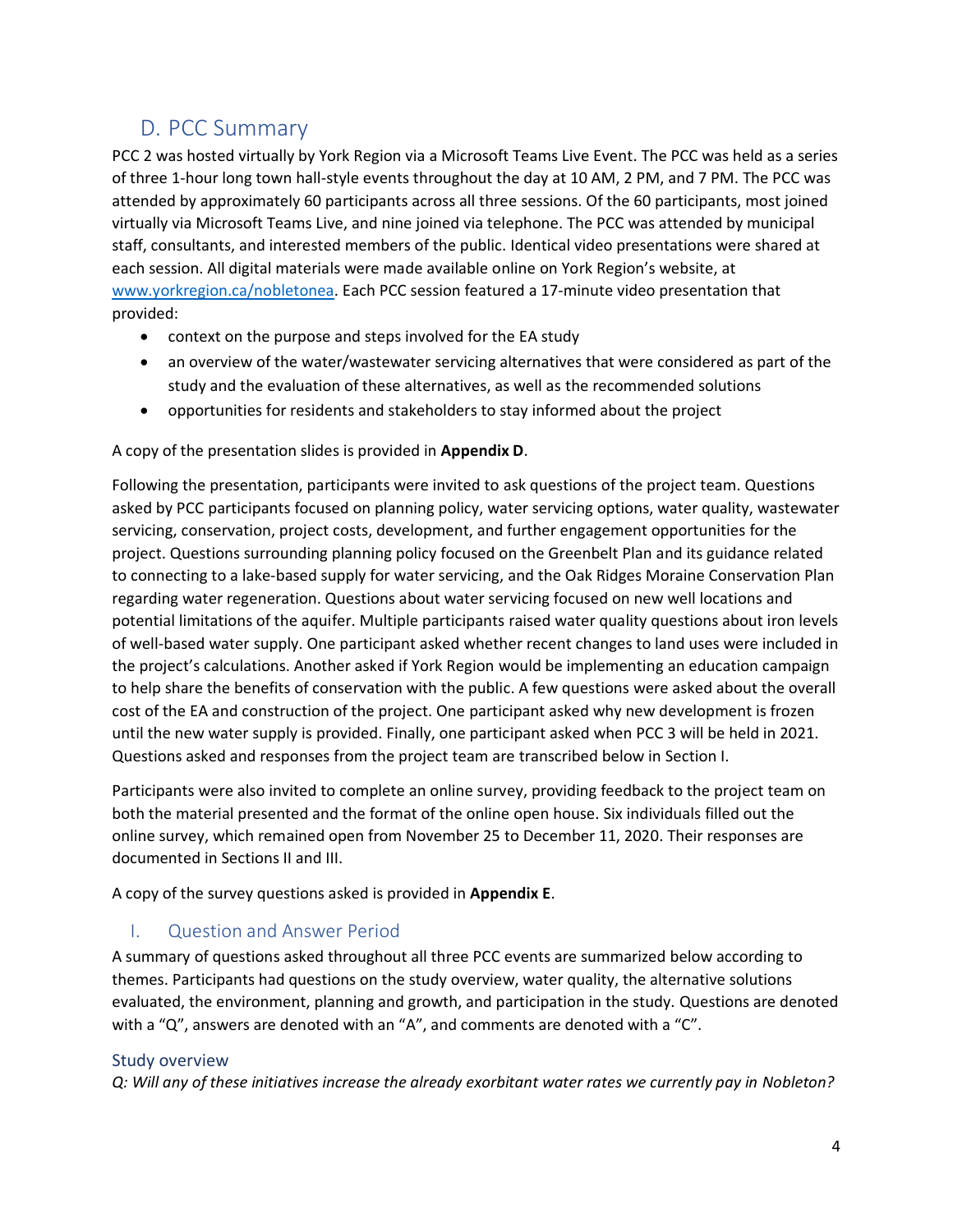• A: Water and wastewater billing grades are managed by the Township of King. If you have further questions about your water or wastewater bills, please visit the Township of King website at [www.king.ca](http://www.king.ca/) or alternatively you can contact Service King. The number is 905-833 5321 or you can email [serviceking@king.ca.](mailto:serviceking@king.ca) Having said all of that, we are hoping that the result of this study would provide the servicing required to meet the growth in your community, which subsequently would affect the rates in your favour.

#### *Q: Is there a preliminary (high-level) cost estimate for the recommended solutions?*

• A: Growth-related infrastructure will be assigned and paid for by new development. The final capital cost breakdown (i.e., growth component vs. non-growth component) will be determined at a later stage of the project once the Recommended Solution has been selected. For more information on York Region's budget and how finances are used to deliver services, please visit [www.York.ca/budget.](http://www.york.ca/budget)

#### *Q: Why is additional servicing capacity needed in Nobleton?*

• A: The current water and wastewater systems have a limited capacity; additional water and wastewater infrastructure would be required to accommodate expected future growth.

#### Water quality

*Q: It would be a shame to spend tax money on a new well that will provide the same poor quality of water with high iron levels. If we are going to get the same quality, why not just increase the capacity of our current wells (i.e., bigger pumps; bigger casing; etc.)?*

- A: In terms of expanding the capacity of the existing wells, it is part of the solution we are proposing. That is increasing the capacity of Well #2.
- With regard to poor water quality, water quality issues such as iron, odour and taste have been raised and discussed as part of this study and considered in the recommended solution. York Region and the Township of King regularly sample the drinking water, as required by the Safe Drinking Water Act, to ensure it meets high standards for quality. The water supply complies with the Ontario Drinking Water Quality Standards. York Region is in the process of completing a Region-wide groundwater treatment study. The outcome of this study will include treatment recommendations for the Nobleton water system. To learn more about drinking water quality and monitoring visit [www.york.ca/drinkingwater.](http://www.york.ca/drinkingwater)

#### *Q: Nobleton residents are very upset about the amount of iron in our water. Why is this not considered in the social and cultural evaluation category?*

- A: Water quality issues such as iron, odour and taste have been raised and discussed as part of this study and considered in the recommended solution. York Region and the Township of King regularly sample the drinking water, as required by the Safe Drinking Water Act, to ensure it meets high standards for quality. The water supply complies with the Ontario Drinking Water Quality Standards. York Region is in the process of completing a Region-wide groundwater treatment study. The outcome of this study will include treatment recommendations for the Nobleton water system. To learn more about drinking water quality and monitoring visit [www.york.ca/drinkingwater.](http://www.york.ca/drinkingwater)
- C: Elevated concentrations of iron in exceedance of the aesthetic objectives have been reported in wells 2 and 3 and elevated iron concentration is common in deep aquifers in York Region. Any new well drilled within the same existing aquifer will also contain elevated iron levels.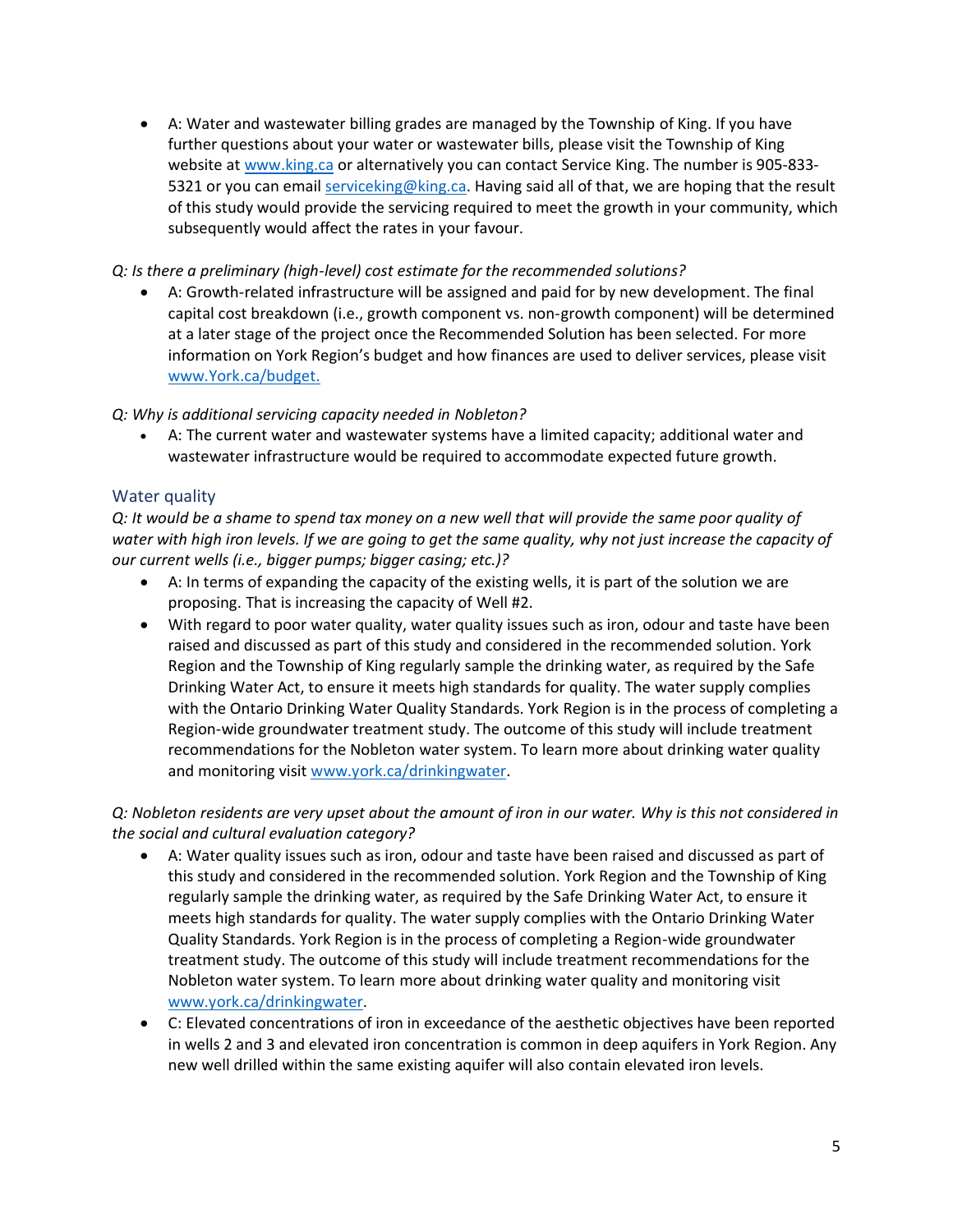*Q: Will the addition of a new well help address some of the pressure concerns residents are experiencing?*

• A: There are a few causes for water pressure concerns, some of which are under the jurisdiction York Region, others are under the jurisdiction of the Township of King. Any quality or pressure concerns should be directed to the Township of King. The Environmental Assessment team is working closely with the Township to resolve these issues where we can, as part of the overall water supply and generation of water from the wells into the storage system. However, concerns specifically related to water pressure are the responsibility of the Township of King.

*Q: In the statement ""if the well supply cannot meet the necessary quality and quantity requirements", does the word "quality" include the aesthetic objective for iron?*

• A: Yes, it does. Water quality issues such as iron odor and taste have all been raised and discussed as part of this study and considered in the recommended solution. We heard quite a few comments during the first Public Consultation Centre about this.

#### Alternative Solutions

*Q: Is lake-based service cheaper or healthier? Why not increase the water supply from all of the current wells?*

- A: Economic impacts were a part of the evaluation of all the alternatives presented. Based on overall capital cost, life cycle costs and operations and maintenance costs, connecting to the lake-based supply was the most expensive of the three options. Increasing the capacity of the existing well, in combination with a new production well, resulted in the lowest overall impact after evaluating the natural environment, social, cultural, jurisdictional, regulatory, technical and economic criteria.
- Since increasing groundwater supply can meet the anticipated growth, connecting to the lakebased water supply is not permitted. According to the province's long-term plan, A Place to Grow: Growth Plan for the Greater Golden Horseshoe (2019), extending supply from a Great Lake's source is generally only permitted if the local groundwater supply is unable to meet the quantity and or quality requirements.

*Q: In your list of Alternative solutions, a conditional pass was given to allow for the addition of a lakebased supply, "if the well supply cannot meet the necessary quality and quantity requirements". Can you expand on this? Was the conditional pass given for quality or quantity or both?*

• A: It relates back to evaluating the alternative. We did look at surface water lake-based supply, and it was evaluated and considered for both quality and quantity considerations against the well system. We gave it a conditional pass to carry forward further in the evaluation but was only to be considered if we discovered that a well-based supply would not provide sufficient quality and quantity. As we have concluded from our study, a new well will provide that. Therefore, the regulations do not permit a connection to the lake-based system.

#### *Q: Are wells F and H within the same aquifer as the existing wells 2, 3 and 5?*

• A: An aquifer is defined as layers of soil permeable enough to permit a useful amount of water to be extracted from it. There are a number of aquifers including the Scarborough and Thorncliffe aquifers underlying the study area. These aquifers were considered when we were doing the study on well sites. The Scarborough aquifer encompasses well sites 2, 3, and 5. As the recommended site is well site 5 the water will come from the Scarborough Aquifer.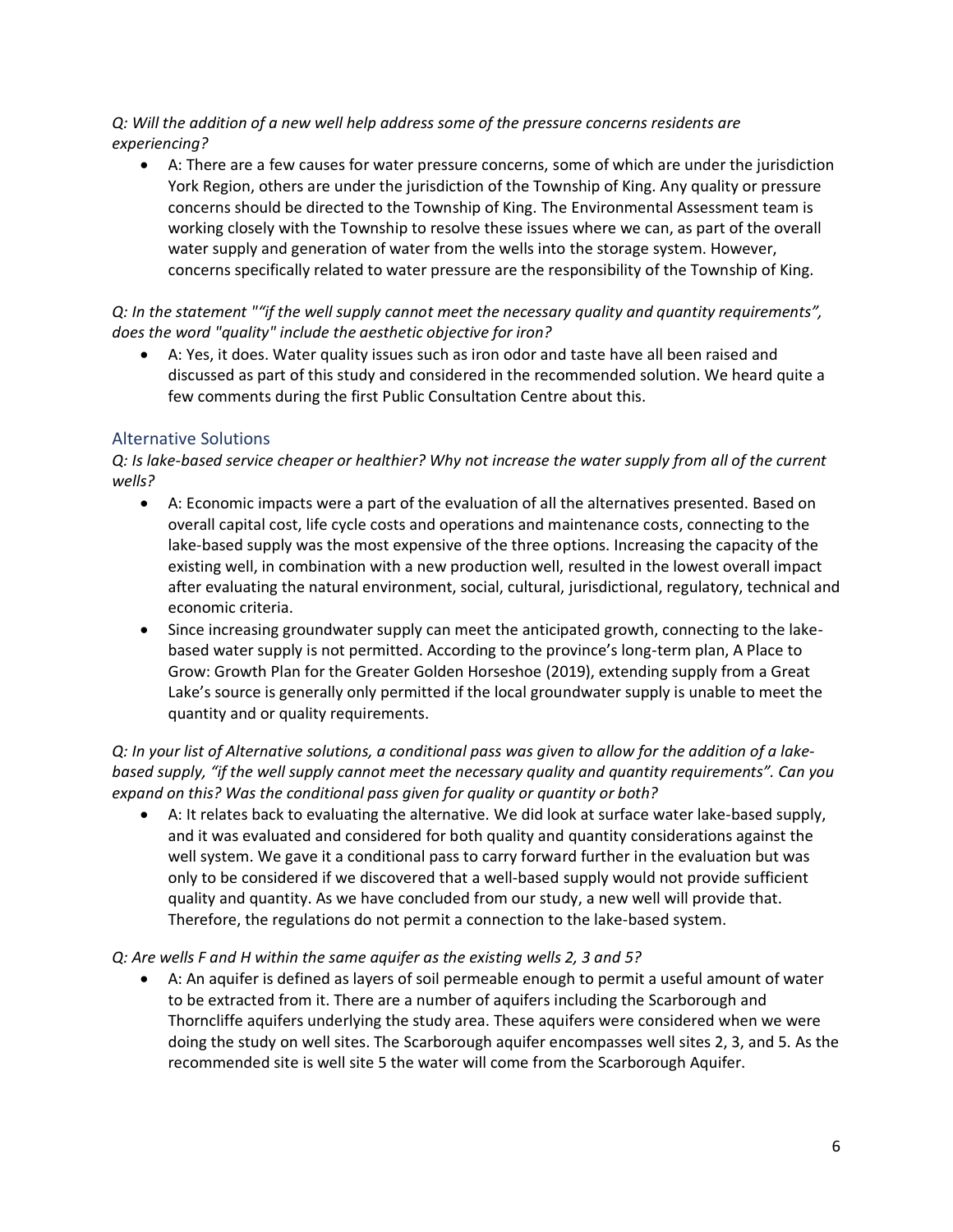*Q: King City and Bolton are both on City water. Why is Nobleton not tapping into a lake-based water supply?*

- A: The evaluation criteria shows that increasing the capacity of the existing well in combination with a new production well has the lowest overall impact. Since increasing groundwater supply can meet the anticipated growth, connection to the lake-based supply is not permitted.
- King City had all the necessary approvals for lake-based supply before the most recent update of the province's long-term plan, A Place to Grow: Growth Plan for the Greater Golden Horseshoe (2019). This update further restricted the extension of water and wastewater services unless deemed necessary.

#### **Environment**

*Q: I understand groundwater has more minerals than lake-based water, which has more contaminants. Will York Region be conducting an education program to help people understand the benefits of groundwater and the value of conservation?*

• A: Through the presentation it was noted that water conservation is part of the recommended solution moving forward. Although water conservation on its own cannot provide all the water required it is an important part for the Nobleton community moving forward. For more information on water quality, visit York Region's website.

*Q: It appears that the possible new well location(s) are within the same aquifer as the existing well 2. If it is not possible to increase capacity based on the current wells due to aquifer limitations, then how can adding a new well still within the same aquifer increase the quantity/capacity?*

• A: When we are talking about the capacity of the system, we are talking about the capacity of the existing wells, not necessarily the capacity of the aquifer. The aquifer does have a finite capacity and a limitation on what can be drawn from it. The limitation that we refer to are related to the limitations on the capacity of the well's ability to draw the water out of the ground. Even though the new well will be in the same aquifer, there are detailed studies and testing to show that by adding additional wells will not adversely impacting the ability of the existing well to draw water.

#### *Q: Many people still put their sump pumps into sewer lines instead of the into the ditches. Will meters be installed to reduce this practice?*

• A: It is not unusual for communities that have sump pumps that are supposed to be discharging to the surface still connected to the sanitary sewer system. York Region and the Township of King would encourage that sump pumps be directed to the surface and not to the sewage system, as it takes up valuable capacity. Metering would be under the jurisdiction of the Township of King. Through an environmental assessment study such as this one, metering is not typically within the detailed scope of study.

#### Planning and growth

#### *Q: Can you expand on the provincial policy that prohibits the extension of lake-based service into the Greenbelt?*

• A: The provincial policy and specifically the prevention of extending lake-based water servicing in the Greenbelt was put in place many years ago to help deal with urban sprawl throughout the Greater Toronto Area. One of the main principles was to allow communities that had existing lake-based supply to continue to grow and densify, and for municipalities such as Nobleton to allow growth within their boundaries without expanding over the Greenbelt. Essentially, the provincial policy is a document put forward by the government to ensure communities grow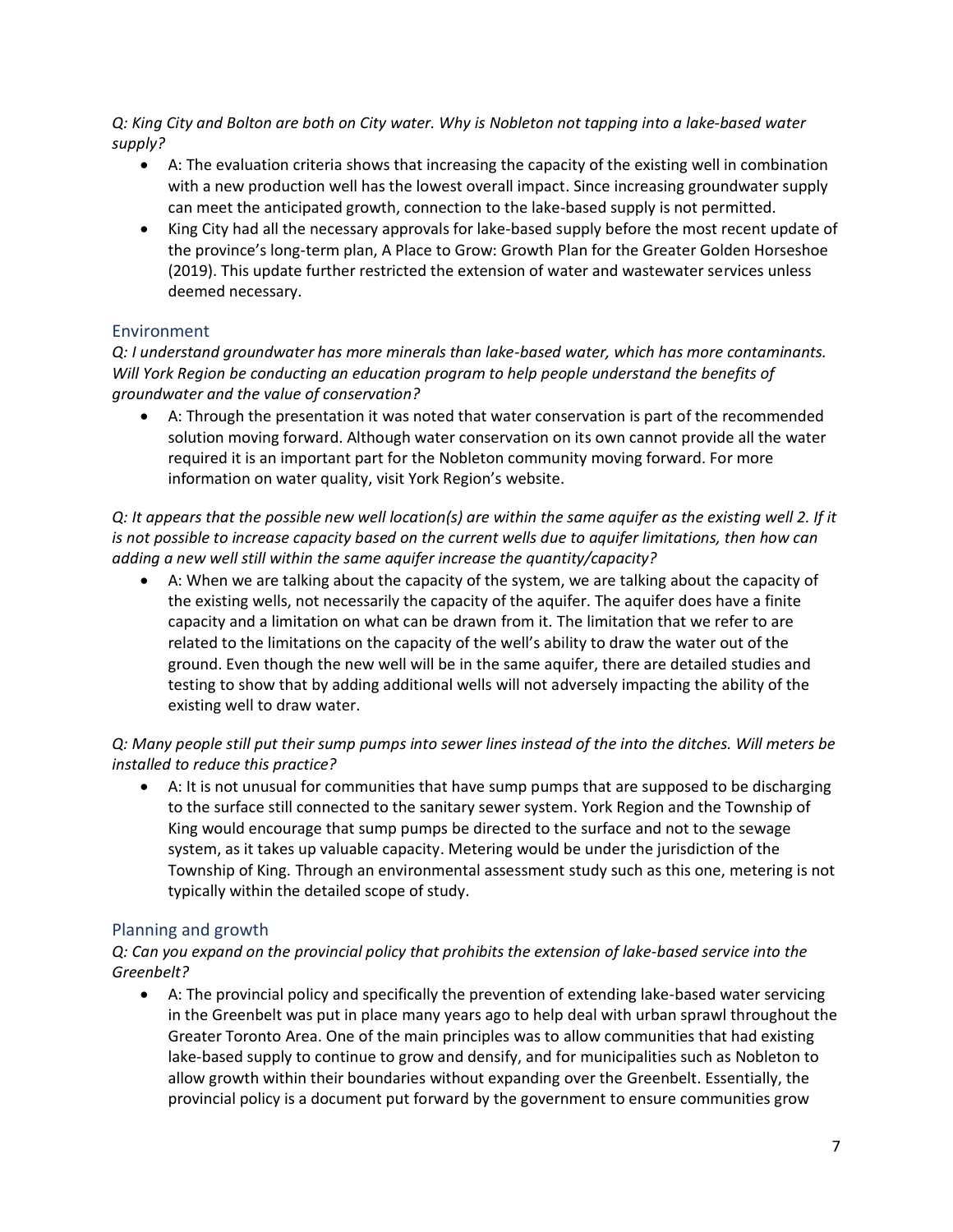within their community, limit sprawl, and protect sensitive environmental features such as the Oak Ridges Moraine.

*Q: Given the ongoing municipal comprehensive review (MCR) process, has consideration been given to the possibility of additional expansion of services for growth beyond that presently identified in the Town's Official Plan?*

• A: This study is only looking at the possibility of serving growth within the urban area boundary. We do not have the authority to add the properties outside of this boundary. To learn more about the land designation within the Township of King, please visit the Township of King's website and look at their Official Plan.

*Q: If the Province amends the Growth Plan to allow conversion to lake-based system, will this option be part of the Phase 3?*

• A: Increasing the capacity over the existing well in combination with the new production resulted in the lowest overall impact after evaluating the natural environment, social, cultural, jurisdictional, regulatory, technical, and economic criteria. These are all required by the Ministry for us to review. Since increasing groundwater supply can meet the anticipated growth, connecting to the lake-based water supply is not permitted under the regulation. According to the Province's long-term plan A Place to Grow: Growth Plan for the Greater Golden Horseshoe extending supply from great Lakes sources is generally only permitted if the local groundwater supply is unable to meet the quantity and quality requirements. In this study, current regulation only allows us to use the groundwater supply. If the policy changes then this EA, should time allow, will consider that as part of the growth.

#### *Q: The Region of York recently endorsed a reconfiguration of the employment lands on the property located at 12805 Highway 27. The reconfiguration resulted in approximately 8 acres being changed to residential. Will the Region consider this land use change in the calculations for water/wastewater in Nobleton?*

• A: This study is only looking at the possibility of serving growth within the urban area boundary. We do not have the authority to add the properties outside of this boundary. To learn more about the land designation within the Township of King, please visit the Township of King's website and look at their Official Plan.

*Q: What is the exact wording in the Greenbelt Plan regarding water servicing? Does it not it say that lake-based water and sewer are only possible if it is an emergency? Development is not an emergency.*

• A: The wording is: "settlement areas that are serviced by rivers and then lakes or groundwater municipalities will not be permitted to extend water or wastewater services from a Great Lake source unless the extensions are required for reasons of public health and safety". In essence, to expand using a lake-based system, we must be able to demonstrate the existing well system is insufficient. This is not the case, since increasing groundwater supply can meet the anticipated growth.

*Q: When considering water for Nobleton since some of this land is on the Oak Ridges Moraine, is there any consideration of looking at regeneration of water, as prescribed by the Oak Ridges Moraine legislation? Or do you just think about removing water but not how to regenerate the aquifer?*

• A: All applicable policies and regulations were reviewed as part of the environmental assessment through our investigation and a thorough background assessment of the pertinent data and baseline mapping of the well locations. The well locations were chosen to not impact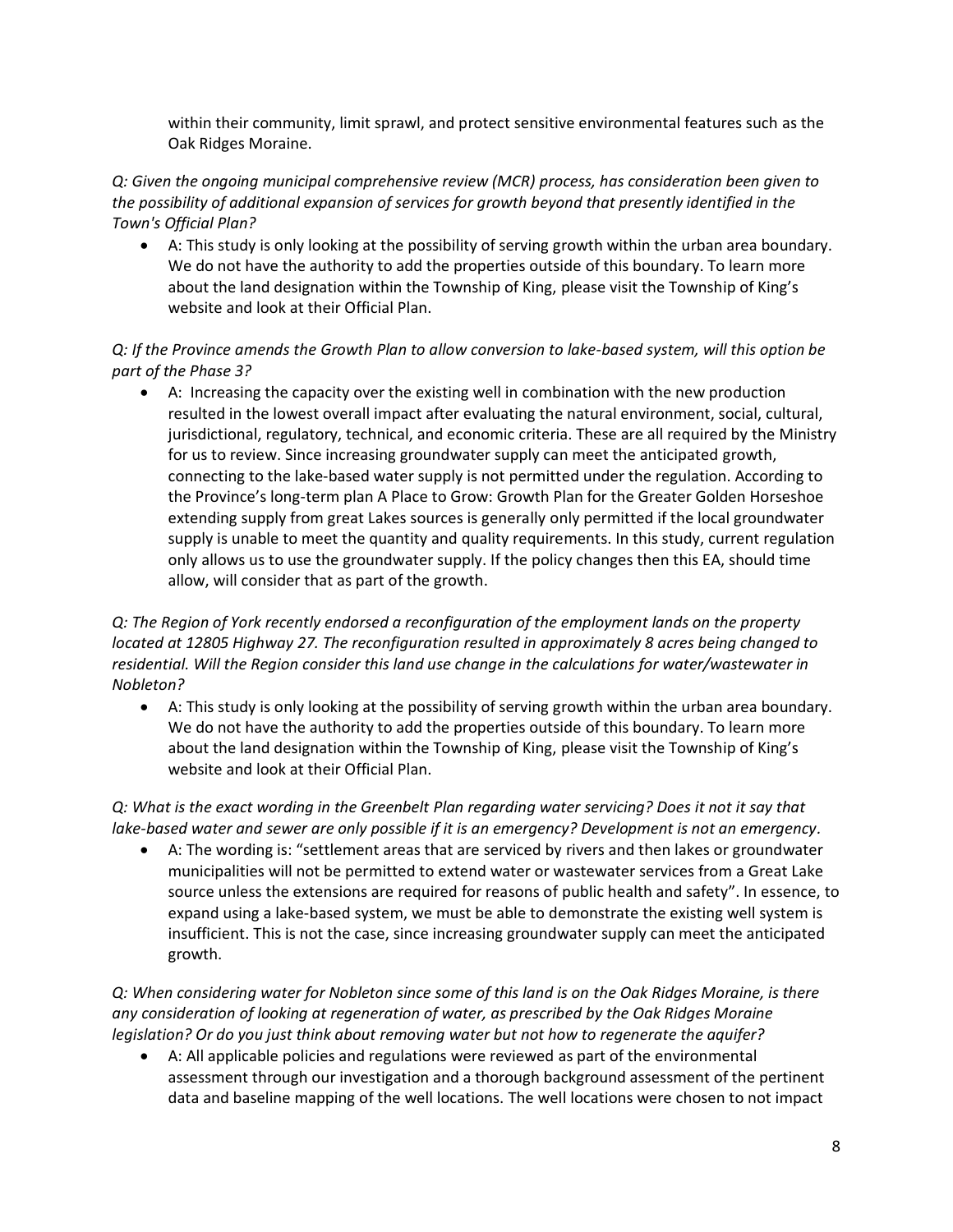existing supply or cause future problems. This included the Oak Ridge Moraine Conservation Plan for mapping and the relevant policy as well as the hydrogeological mapping and reports available for the area.

*Q: What's the time horizon you are planning to? Is it consistent with the Official Plan to 2031?*

• A: This study looks at the possibility of servicing future growth in Nobleton up to year 2041. The existing Nobleton Community Plan can be found on King Township's website. The Township is currently undertaking a review of the Official Plan for the Township, which includes Nobleton as well.

*Q: Why is all new development frozen for additional and small expansion like secondary units, or new lot developments? Why can we not use a septic system until the new water supply is provided - why there is no alternative bridging solution beside freezing all development?*

• A: The Region is unable to answer that question as it is the Township of King who designates development as part of their Official Plan and the Nobleton Community Plan. This study is looking at the possibility of servicing growth within the urban area boundary, and we do not have the authority to add properties outside of the boundary. To learn more about the land designation within the Township of King please visit their website and look at their Official Plan.

#### Participation in the Study

#### *Q: Is there a link to download the EA Study?*

• A: Yes, there will be. At this time, we are currently in Phase Two of this Environmental Assessment study. Once this study is complete, all of the study materials will be posted online and available in hardcopy format within the Region as well for review and comments.

#### *Q: What quarter in 2021 will the Open House 3 be in?*

• A: the exact date is not finalized, but we are expecting that the third open house will be in the spring or summer of 2021. Once we know the exact date the project will be updated, and notice will be sent out to stakeholders.

#### <span id="page-10-0"></span>II. Feedback on the Material Presented

Participants were asked to share feedback on the material presented in PCC 2 through the online survey. They were asked if they had any questions or comments on the evaluation processes for water and wastewater servicing, and if they had any comments on the preferred alternative solutions for both water and wastewater servicing. They were also asked if there were any additional issues they would like to see addressed in the next phase of the project, and if they had any additional thoughts or comments about the project. Minor edits have been made to spelling and grammar. The intent of the comments has not been altered.

#### Do you have any questions or comments on the evaluation process for water servicing?

- 1 participant responded "No", 1 responded "Yes", and 3 participants skipped the question.
- 1 participant shared the following feedback:
	- o What population/household/business threshold are we building to/from? Doing nothing, halting growth to current capacity is the lowest cost option. Doubling/re-sizing wells are unlikely to generate a corresponding increase in the output: what will be done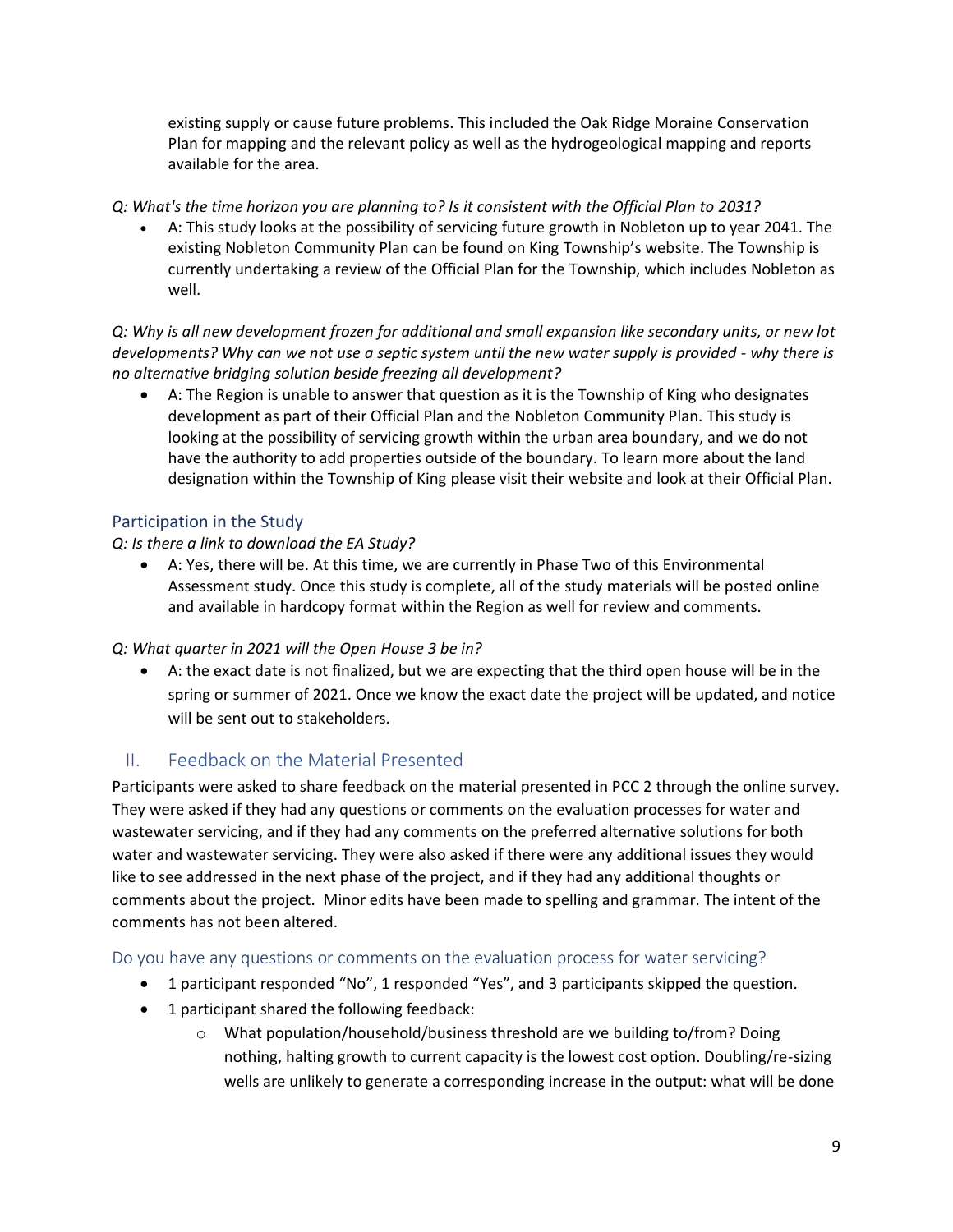if this does not generate the required water? Should not this be the first component, i.e., confirm adequate water supply before any further work is done? Output?

Do you have any comments on the preferred alternative solution for water servicing?

- 1 participant responded "No", 1 responded "Yes", and 2 participants skipped the question.
- 2 participants shared the following feedback:
	- $\circ$  The preferred alternative seems reasonable as long as the potential future addition of the second well site (F) would be easily integrated into this solution when required to service additional growth
	- $\circ$  I am concerned the wells are serviced by a groundwater profile area that is increasingly being urbanized impacting the well replenishment. Who is paying for this? The existing tax base structure or new development? This should not be a burden on the existing tax base.

Do you have any questions or comments on the evaluation process for wastewater servicing?

- 2 participants responded "No", 1 responded "Yes", and 3 participants skipped the question.
- 1 participant shared the following feedback:
	- o What capacity of population/household/business are we building from/to? Doing nothing/growth to capacity is the cheapest option. Why are we pretending it can't be done?

Do you have any comments on the preferred alternative solution for wastewater servicing?

- 2 participants responded "No", and 2 participants skipped the question.
- 2 participants shared the following feedback:
	- $\circ$  I'm not certain the proposed solution will accommodate future growth. It seems this solution is a temporary fix and ultimately a new facility will be required
	- o Will the forcemain increase in throughput force an earlier replacement/increased maintenance of the forcemain itself (due maintenance and/or capacity), or is this included in the costing? Who is paying for this? The existing tax base structure or new development? This should not be a burden on the existing tax base. What are the additional costs for maintenance of the larger facility?

### Are there additional issues you would like to see addressed in the next phase?

- 3 participants skipped the question.
- 3 participants shared the following feedback:
	- $\circ$  If possible please address construction timelines and construction methods (Direction drill vs Open cut forcemains etc...)
	- $\circ$  It is difficult to get past all the points in the preface stating that you are aware of all the issues the community has raised about the horrible quality, taste, and feel of our current water and the desire to tap into Lake Ontario yet it is being ignored as a real solution and yet more wells are being proposed to account for future development. There must be something more we can do. We live here and have to deal with the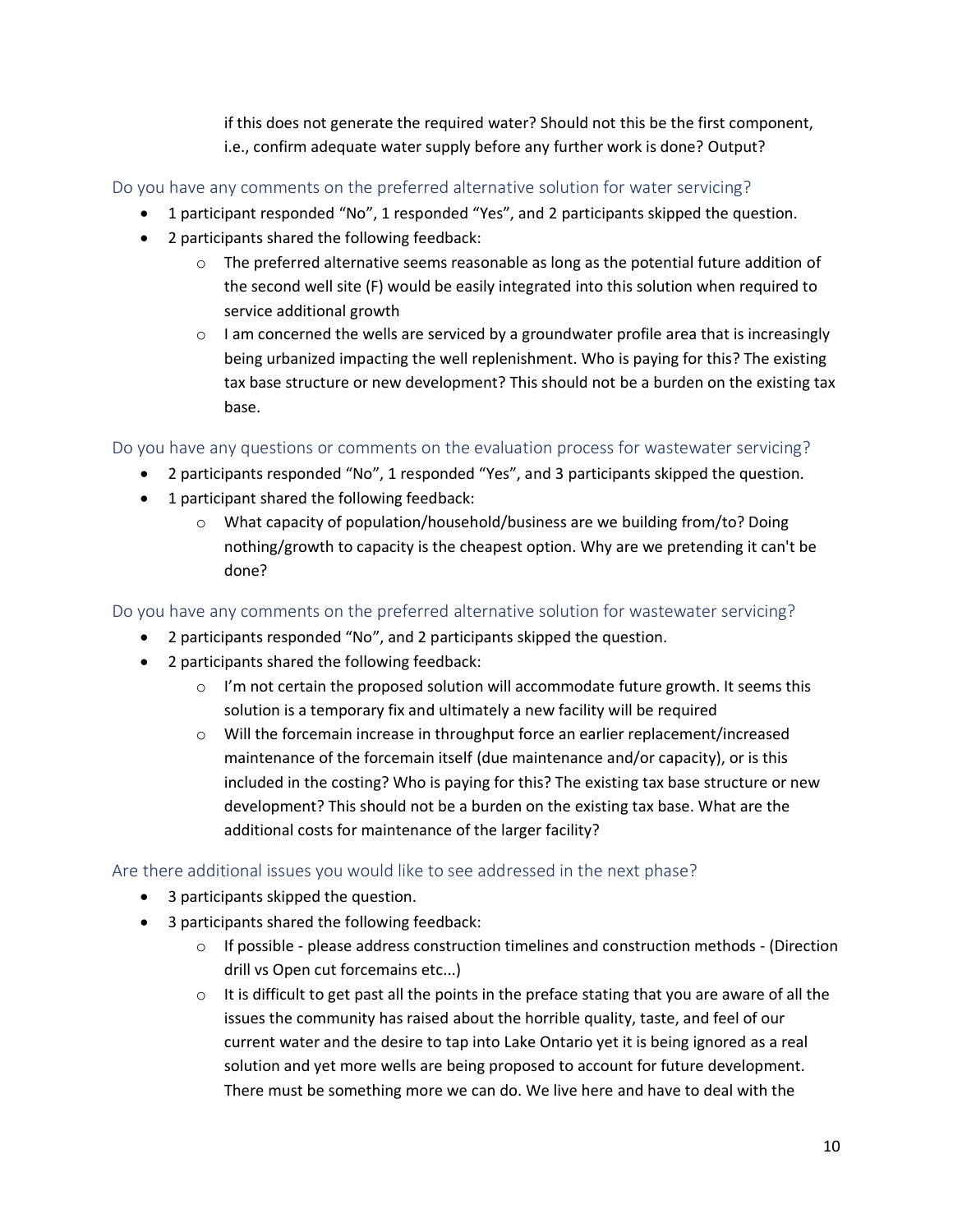decisions that are being made right now. I would like to see tapping into Lake Ontario as a serious consideration. Our water runs orange, smells and tastes of high levels of chlorine, ruins our clothing and our fixtures and is horrible for our skin and frankly tastes horrible. It would be nice to be able to drink a glass of water from my tap as I was able to when I lived in Toronto.

o Financing. Impact on the existing tax base. Capacity changes projections (Original projections, current use (i.e. are they higher lower) future projections with the delta of the original to current - i.e. how they aligned with what happened, and are we making the same errors in judgement. Timeline/order: i.e. are we determining well viability first as all this work depends on viable well water supply. Impact of urbanization current and infill on groundwater: what steps are being taken to protect the recharge areas of the wells now?

#### Do you have any additional thoughts or comments about this project?

- 1 participant responded "No", and 3 participants skipped the question.
- 2 participants shared the following feedback:
	- $\circ$  I would like to see more discussion of our current water issues in the community and how this will be solved. The addition of even more wells for future development may solve the water quantity issue but certainly will not solve the water quality issue. I am well versed in risk assessment and allowable levels set by the government- I am not satisfied with this explanation as the water quality this community has to live with is horrible.
	- $\circ$  There's still a number of folks on septic in town (i.e. not hooked up even though available): has this been considered in the analysis?

#### <span id="page-12-0"></span>III. Feedback on the Open House Format

Participants were asked to share feedback on the format of PCC 2. They were asked to rate the format of the presentation overall, on a scale of 1 to 5, and to share information about their experience. Minor edits have been made to spelling and grammar. The intent of the comments has not been altered.

On a scale of 1 (poor) to 5 (excellent), how would you rate the presentation format overall?

- 1 participant skipped the question.
- 2 participants rated the presentation format as a "2" and 3 participants rated the presentation as a "5".
- The average rating across respondents was 4.2 out of 5.

Please let us know about your experience: What did you like best or find most useful about the presentation, or consultation materials? Did you encounter any technical difficulties with the presentation or consultation materials? Do you have any other feedback or comments for us on the consultation process or format?

- 4 participants skipped the question.
- 2 participants shared the following feedback: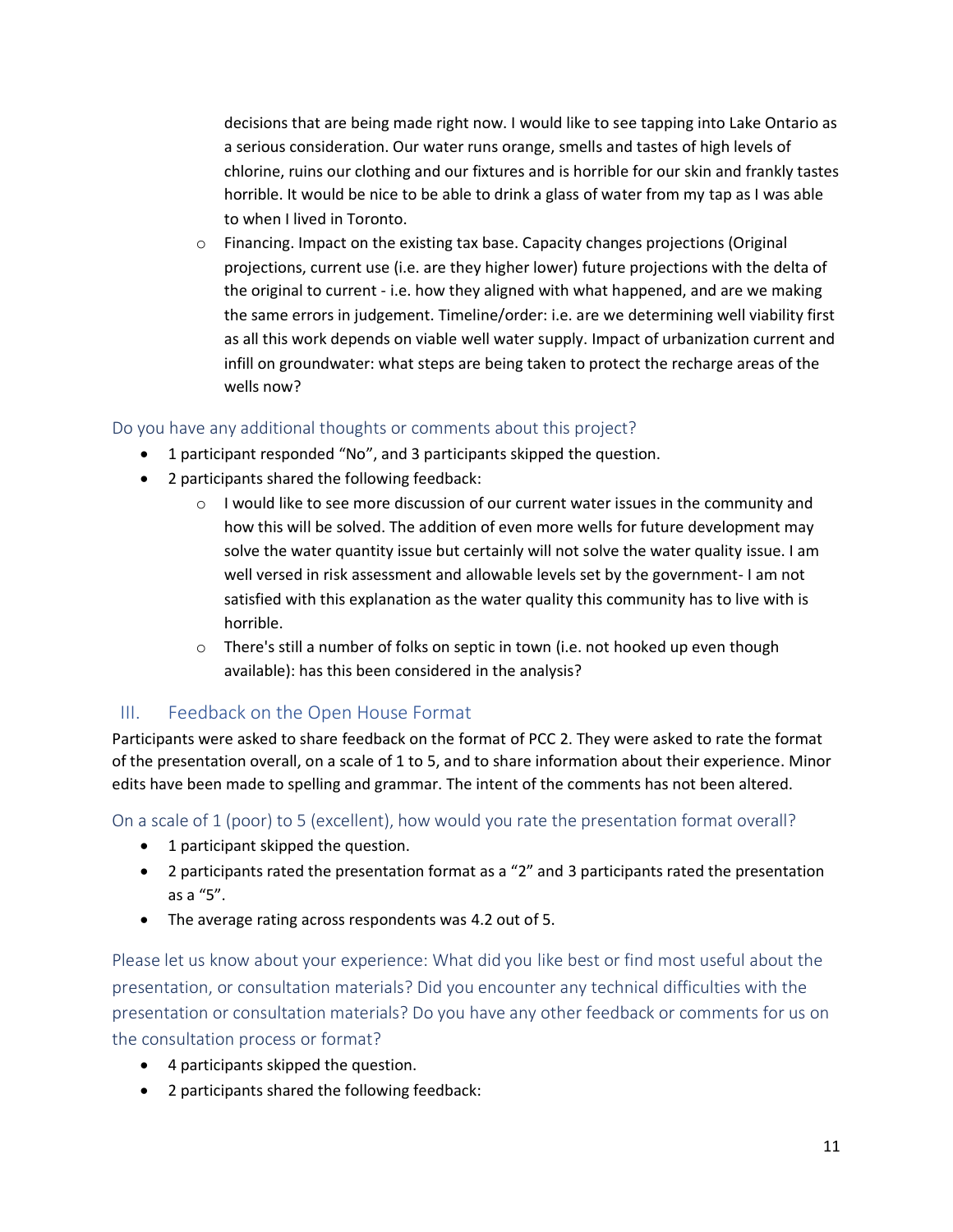- $\circ$  The presentation was great! Appeared to run problem-free. I liked the numerous staff involved as questions related to the Project, Water, and Wastewater as staff responded to the specific questions that were asked in their respected field. Overall well done!
- o I would recommend all background technical material be made more visible within the format. I also believe this is far too opaque, as it does not make it clear this is a much larger request to increase the development in Nobleton.

## <span id="page-13-0"></span>E. Comments and Issues

Participants were invited to provide emailed comments or concerns, and issues related to the proposed project by emailing the Region's Project Manager. The feedback received generally related to:

- how to participate in PCC 2
- water quality issues in Nobleton
- expanding the servicing area
- the cost of water and wastewater servicing
- community impacts of the project
- the need to consider appropriate growth and intensification.

Table 2 documents the written comments received through email. Minor edits have been made to spelling and grammar. The intent of the comments has not been altered.

| <b>Submission</b> | Comment/Issue                                                                                                                                                                                                                                                                                                                                         |
|-------------------|-------------------------------------------------------------------------------------------------------------------------------------------------------------------------------------------------------------------------------------------------------------------------------------------------------------------------------------------------------|
| <b>Type</b>       |                                                                                                                                                                                                                                                                                                                                                       |
| Email             | I don't understand how to join the Open House planned for Nobleton. I just dial up<br>york.ca/nobletonea and that will magically get me there? Right now that takes me to a<br>webpage that advertises this Open House. Will there be something there to click on for<br>the meeting?                                                                 |
| Email             | Thank you for your notification about the upcoming online open house #2 for the<br>Water and Wastewater Servicing in the community of Nobleton Class EA study by York<br>Region.<br>Following your online open house, can you please provide me with a PDF version of<br>the materials for my review/file?                                            |
| Email             | I would like to attend the online open house #2 on November 25th but I was not able<br>to find the meeting link.<br>Could you please direct me to where I can find it or send it to me?                                                                                                                                                               |
| Email             | This is to acknowledge receipt of the attached letter on the Water and Wastewater<br>Servicing in the Nobleton Community Project.<br>Please note that all future correspondence must be addressed to [NAME REMOVED<br>FOR PRIVACY REASONS].<br>Could you please let us know if any archaeological studies are anticipated as part of<br>this project? |
| Email             | I hope to find you well. We are residents of Nobleton residing at [ADDRESS REMOVED<br>FOR PRIVACY REASONS]. I received a notice for the "Nobleton Water and Wastewater<br>Servicing Municipal Class Environmental Assessment Study".                                                                                                                  |

*Table 2: Comments and issues provided by participants regarding Public Consultation Centre 2.*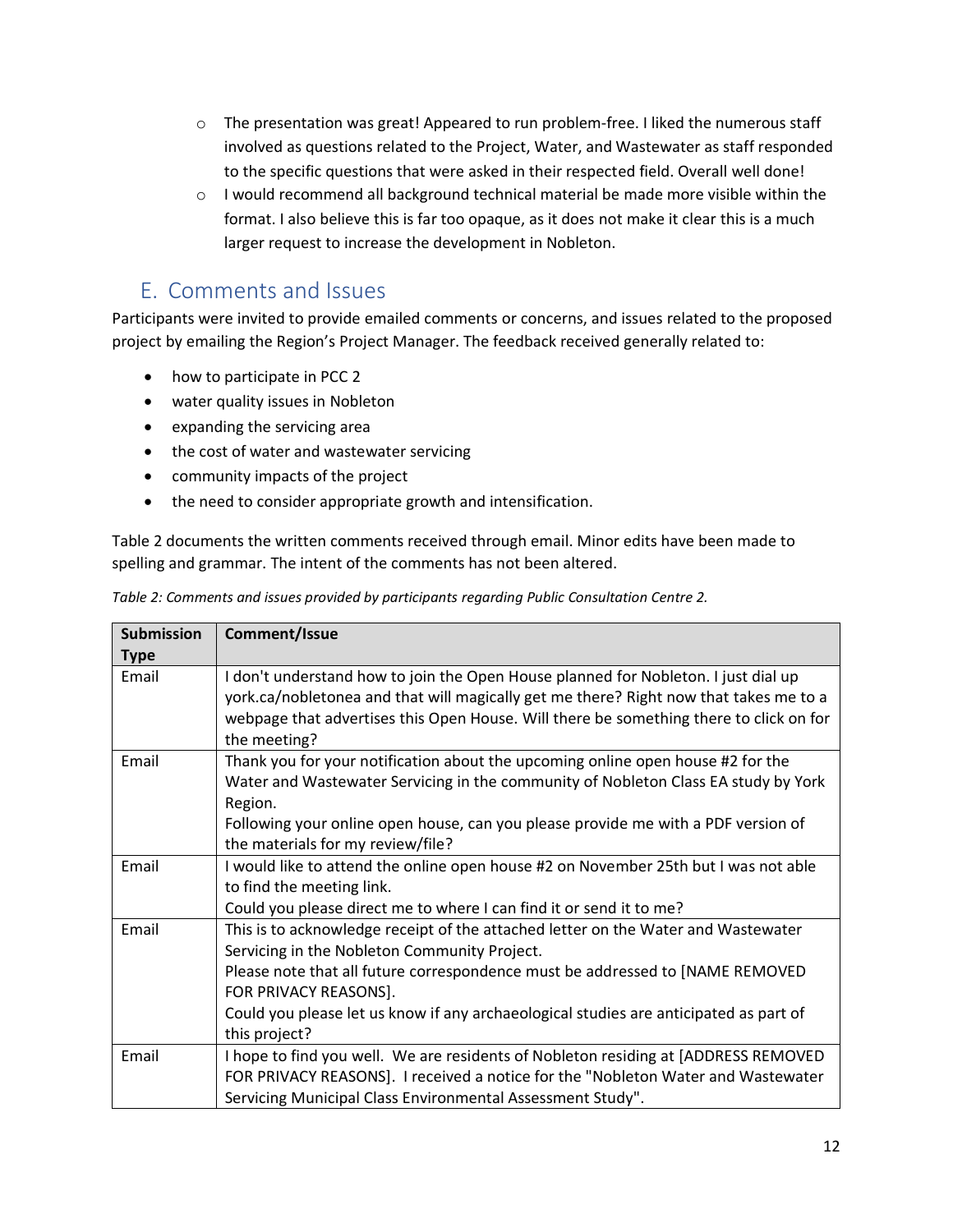| <b>Submission</b> | Comment/Issue                                                                                                                       |
|-------------------|-------------------------------------------------------------------------------------------------------------------------------------|
| <b>Type</b>       |                                                                                                                                     |
|                   | We feel it is very important to have the municipal water and wastewater services                                                    |
|                   | extended per the notice. Please let me know if we can be of assistance in relation to                                               |
|                   | this assessment.                                                                                                                    |
| Voicemail         | Thank you for the prompt reply. I was under the impression the area within the blue                                                 |
|                   | dotted line already had water and wastewater services. Overall, it would make sense                                                 |
|                   | to cover the area until Diana Dr., as the current residents have a bad quality of                                                   |
|                   | independent well water and wastewater issues.                                                                                       |
|                   | Is there an application or a petition that can be submitted to extend the area up to                                                |
|                   | Diana Dr? I would appreciate a phone call for a better understanding of this. I can be                                              |
|                   | reached at [PHONE NUMBER REMOVED FOR PRIVACY REASONS].                                                                              |
| Email             | I am writing in regards to the notice received for the water and water service issue.                                               |
|                   | We moved to Nobleton almost 4 years ago, downsizing from Woodbridge because we                                                      |
|                   | are now retired and on a fixed income. We purchased a semi-detached home hoping                                                     |
|                   | to be able to afford a smaller home.                                                                                                |
|                   | The reason for this email is that we can not believe the cost of the water supply up                                                |
|                   | here in Nobleton. Our last bill was \$1,088.09 for a period of 3 months. We do not                                                  |
|                   | have a pool, have no other people in our home, therefore unbelievable why we had                                                    |
|                   | such a bill to pay. Another complaint is not only we had to purchase a water softener                                               |
|                   | to ensure the water is of better quality, but we still notice rust stains in our toilets and                                        |
|                   | bathroom sinks. During the summer we decided to replace all our toilets because the                                                 |
|                   | ones from the builder had rusted so badly due to the quality of water when we moved                                                 |
|                   | in and could not remove the stains. However, now we notice that also with the new                                                   |
|                   | toilets are starting to rust even with the water softener.                                                                          |
|                   | My question is why is the sewer use, water maintenance and sewer charges are more                                                   |
|                   | than the water usage. It is atrocious, especially when the quality is very poor and                                                 |
|                   | continuing to cause rust problems and maybe even a health hazard in the long run in<br>this community. Something has to be done!!!! |
|                   | I called the Township of King and the only thing they could tell me is that the                                                     |
|                   | population in Nobleton is small and that we don't have enough people to pay for the                                                 |
|                   | water service. This can't be true when we are seeing more new builds and more to                                                    |
|                   | come along King Rd. and we do belong as part of King-Vaughan. I was part of Vaughan                                                 |
|                   | and never paid these types of charges for water when I had my children at home and                                                  |
|                   | we were a family of six.                                                                                                            |
|                   | Also, I am noticing that many people are not maintaining their lawns in this area due to                                            |
|                   | the water charges. I can't blame them and will probably have to do the same if this                                                 |
|                   | continues. Even though we paid a lot of money to do our landscaping professionally to                                               |
|                   | make the area look attractive, we will be forced to stop watering our lawn and join                                                 |
|                   | everyone else that feels the same.                                                                                                  |
|                   | We are not only paying a lot for the water service, but also the property taxes which is                                            |
|                   | ridiculous for the size of the home. If we knew this, we certainly would have stayed                                                |
|                   | where we were.                                                                                                                      |
|                   | This being said, I'm sure that with the increase of homes being built, and further                                                  |
|                   | discussion with the Township of King, that your office can come up with a resolution to                                             |
|                   | help the community afford the water usage and at the same time, have safe water and                                                 |
|                   | also we can keep up the properties with proper water service.                                                                       |
|                   | I will try to attend the meeting on-line, but sometimes I am not able to connect so I                                               |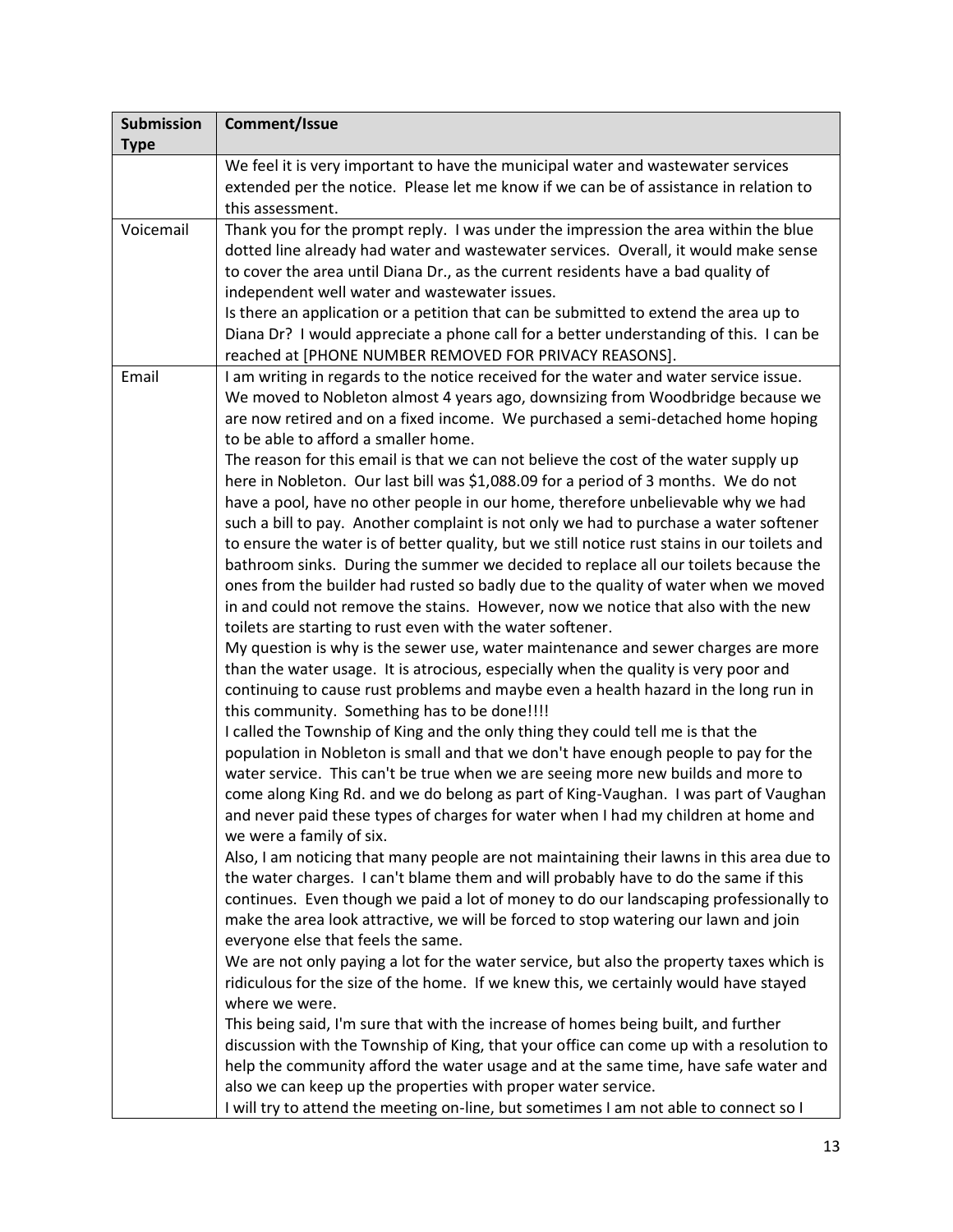| <b>Submission</b> | Comment/Issue                                                                                                                                                                                                                                                                                                                                                                                                                                                                                                                                                                                                                                                                                                                                                                                                                                                                                                                                                                                                                                                                                                                                                  |
|-------------------|----------------------------------------------------------------------------------------------------------------------------------------------------------------------------------------------------------------------------------------------------------------------------------------------------------------------------------------------------------------------------------------------------------------------------------------------------------------------------------------------------------------------------------------------------------------------------------------------------------------------------------------------------------------------------------------------------------------------------------------------------------------------------------------------------------------------------------------------------------------------------------------------------------------------------------------------------------------------------------------------------------------------------------------------------------------------------------------------------------------------------------------------------------------|
| <b>Type</b>       |                                                                                                                                                                                                                                                                                                                                                                                                                                                                                                                                                                                                                                                                                                                                                                                                                                                                                                                                                                                                                                                                                                                                                                |
|                   | thought of writing my concerns to you directly.<br>Thank you for giving me the opportunity to send you our concerns and hopefully,<br>something will be done about this.                                                                                                                                                                                                                                                                                                                                                                                                                                                                                                                                                                                                                                                                                                                                                                                                                                                                                                                                                                                       |
| Email             | 1) To understand the impacts this project may have on the Nobleton community, part<br>of which is situated on the Oak Ridges Moraine, has the study team accessed<br>groundwater data from the Oak Ridges Moraine Partnership?<br>2) Does MNRF have a role in this project? i.e. Has the MNRF completed a risk<br>assessment?<br>3) Has a water budget been completed and monitored for the source water protection<br>area? Can you share this data?<br>4) Are you examining the impact of water conservation efforts, operational efficiencies<br>and optimizing existing infrastructure (as per the provincial, Places to Grow Plan)<br>before considering new infrastructure? What programs/processes have been<br>undertaken in this regard?                                                                                                                                                                                                                                                                                                                                                                                                              |
|                   | 5) Are planners, engineers and finance at York Region working together on the project<br>team to create an integrated plan for long term growth as part of the MCR, 2051<br>planning process?<br>6) Prior to the selection of a preferred alternative will full cost accounting of the<br>project be undertaken to understand the long-term costs for capital, maintenance and<br>on water and wastewater rates?                                                                                                                                                                                                                                                                                                                                                                                                                                                                                                                                                                                                                                                                                                                                               |
| Voicemail         | Interested in joining virtual PCC.                                                                                                                                                                                                                                                                                                                                                                                                                                                                                                                                                                                                                                                                                                                                                                                                                                                                                                                                                                                                                                                                                                                             |
| Email             | I watched the Online open house #2.<br>I just can't help but think that the overall solution, for now, and especially for the<br>future of our town, Nobleton is to connect to the pipe which is servicing all of York<br>Region south of us.<br>Is it not just 4 km south of us at Kirby Road?<br>And if not for the current town plan, will it not be the only solution for the next one?<br>If so why would we spend anything on fixing the current system? When most of York<br>Region seems to be on the other wastewater system?<br>I look forward to your answer.                                                                                                                                                                                                                                                                                                                                                                                                                                                                                                                                                                                       |
| Email             | I'm sorry I missed this on Wednesday.<br>Is there a summary sheet or minutes of the meeting which you could provide me with?                                                                                                                                                                                                                                                                                                                                                                                                                                                                                                                                                                                                                                                                                                                                                                                                                                                                                                                                                                                                                                   |
| Email             | To begin, I would like to commend you and your team for attempting to complete an<br>environmental assessment that is community-based. I do however have some major<br>concerns, some of which I have addressed in the survey. As I can appreciate that you<br>have to defer to some of the current literature and studies as well as the threshold<br>limit values set by the government, and the province's long-term plans, however, it is<br>essential that your team acknowledges and addresses the fact that the community is<br>completed unsatisfied with the current water quality within Nobleton. It appears that<br>this study is only concerned about water quantity and servicing it for future<br>developments and has completely disregarded the fact that the community has very<br>strongly outlined to your team that the quality of the water here is horrible. I have<br>read through the detailed presentation alongside the FAQ and I feel there really needs<br>to be more discussion on what the community needs (tapping into Lake Ontario)<br>rather than saying it simply can not be done in this community (despite it being done |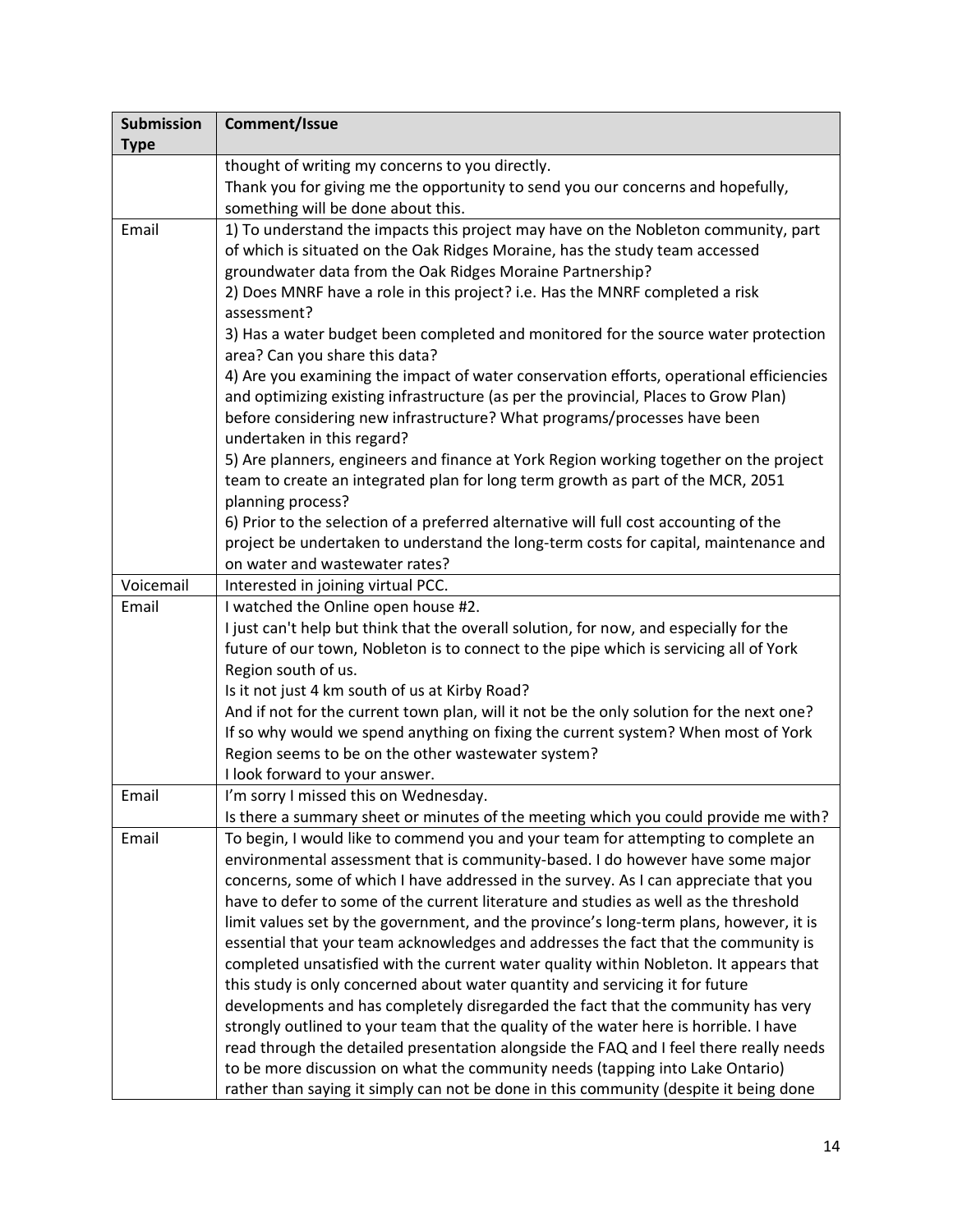| Comment/Issue                                                                                                                                                                                                                                                                                                                                                                                                                                                                                                                                                                                                                                                                                                                                                                                                                                                                                                                                                                                                                                                                                                                                                                                                                                                                                                                                                                                                                                                                                                                                                                                                 |
|---------------------------------------------------------------------------------------------------------------------------------------------------------------------------------------------------------------------------------------------------------------------------------------------------------------------------------------------------------------------------------------------------------------------------------------------------------------------------------------------------------------------------------------------------------------------------------------------------------------------------------------------------------------------------------------------------------------------------------------------------------------------------------------------------------------------------------------------------------------------------------------------------------------------------------------------------------------------------------------------------------------------------------------------------------------------------------------------------------------------------------------------------------------------------------------------------------------------------------------------------------------------------------------------------------------------------------------------------------------------------------------------------------------------------------------------------------------------------------------------------------------------------------------------------------------------------------------------------------------|
|                                                                                                                                                                                                                                                                                                                                                                                                                                                                                                                                                                                                                                                                                                                                                                                                                                                                                                                                                                                                                                                                                                                                                                                                                                                                                                                                                                                                                                                                                                                                                                                                               |
| in Kleinburg and King City). The addition of even more wells for future development<br>may solve the water quantity issue but certainly will not solve the water quality issue. I<br>am hoping that your team can somehow come together with the community to<br>actually address this equally important issue at hand (water quality). I am happy to<br>liaison in any capacity necessary. I live in this community with my family, which<br>includes two small children - I am not satisfied hearing that the water is within safe<br>limits yet our water runs orange and/or smells heavily chlorinated at certain times.<br>This is directly the result of living in a community whose water source is well water. I<br>look forward to hearing from you soon.                                                                                                                                                                                                                                                                                                                                                                                                                                                                                                                                                                                                                                                                                                                                                                                                                                            |
| I am sending this email in regards to a notice we received from you dated November                                                                                                                                                                                                                                                                                                                                                                                                                                                                                                                                                                                                                                                                                                                                                                                                                                                                                                                                                                                                                                                                                                                                                                                                                                                                                                                                                                                                                                                                                                                            |
| 12th about the Water and Wastewater Servicing in the Nobleton Community EA and<br>online open-house.<br>Firstly, I wanted to thank you for your letter and to inform you at York Region that we<br>had a new Chief elected in August, his name is [NAME REMOVED FOR PRIVACY<br>REASONS].                                                                                                                                                                                                                                                                                                                                                                                                                                                                                                                                                                                                                                                                                                                                                                                                                                                                                                                                                                                                                                                                                                                                                                                                                                                                                                                      |
| Secondly, to my understanding, Nobleton falls just outside our Treaty area so you need<br>not update us as you continue to work through this project. I am not however speaking<br>on behalf of the other Williams Treaties communities so please continue to contact<br>them unless they tell you otherwise. I want to stress that much of York Region does fall<br>within our treaty area so please continue to keep us informed on proposed future<br>projects.                                                                                                                                                                                                                                                                                                                                                                                                                                                                                                                                                                                                                                                                                                                                                                                                                                                                                                                                                                                                                                                                                                                                            |
| Missed PCC 2, looking for more information.                                                                                                                                                                                                                                                                                                                                                                                                                                                                                                                                                                                                                                                                                                                                                                                                                                                                                                                                                                                                                                                                                                                                                                                                                                                                                                                                                                                                                                                                                                                                                                   |
| What population/household/business threshold are we building to/from?<br>Doing nothing, halting growth to current capacity is the lowest cost option.<br>Doubling/re-sizing wells are unlikely to generate a corresponding increase in output:<br>what will be done if this does not generate the required water? should not this be the<br>first component, i.e. confirm adequate water supply before any further work is done?<br>output?<br>I am concerned the wells are serviced by an groundwater profile area that is<br>increasingly being urbanised impacting the well replenishment. Who is paying for this?<br>The existing tax base structure or the new development? This should not be a burden<br>on the existing tax base.<br>What capacity of population/household/business are we building from/to? Doing<br>nothing/growth to capacity is the cheapest option. Why are we pretending it can't be<br>done?<br>What capacity of population/household/business are we building from/to? Doing<br>nothing/growth to capacity is the cheapest option. Why are we pretending it can't be<br>done?<br>Financing.<br>Impact to existing tax base.<br>Capacity changes projections (Original projections, current use (i.e. are they higher<br>lower) future projections with the delta of the original to current - i.e. how they<br>aligned with what happened, and are we making the same errors in judgement.<br>Timeline/order: i.e. are we determining well viability first as all this work depends on<br>viable well water supply. Impact of urbanization current and infill on groundwater: |
|                                                                                                                                                                                                                                                                                                                                                                                                                                                                                                                                                                                                                                                                                                                                                                                                                                                                                                                                                                                                                                                                                                                                                                                                                                                                                                                                                                                                                                                                                                                                                                                                               |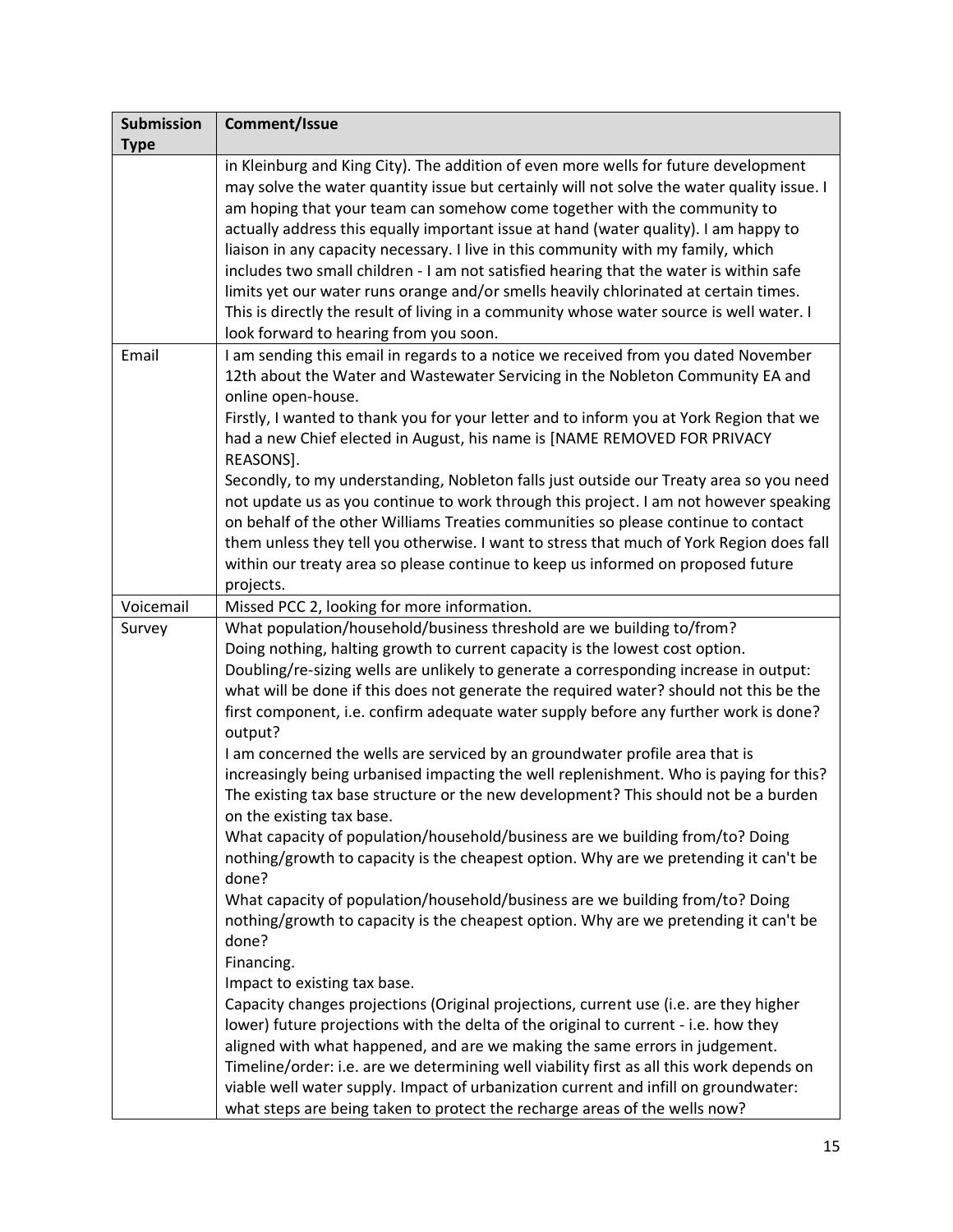| <b>Submission</b> | Comment/Issue                                                                                                                                                                 |
|-------------------|-------------------------------------------------------------------------------------------------------------------------------------------------------------------------------|
| <b>Type</b>       |                                                                                                                                                                               |
|                   | There's still a number of folks still on septic in town (i.e. not hooked up even though<br>available): has this been considered in the analysis                               |
|                   | I would recommend all background technical material be made more visible within the                                                                                           |
|                   | format. I also believe this is far too opaque, as it does not make it clear this is a much                                                                                    |
|                   | larger request to increase the development in Nobleton.                                                                                                                       |
| Survey            | The preferred alternative seems reasonable as long as the potential future addition of                                                                                        |
|                   | the second well site (F) would be easily integrated into this solution when required to                                                                                       |
|                   | service additional growth.                                                                                                                                                    |
|                   | I'm not certain the proposed solution will accommodate future growth. It seems this                                                                                           |
| Survey            | solution is a temporary fix and ultimately a new facility will be required<br>It is difficult to get past all the points in the preface stating that you are aware of all the |
|                   | issues the community has raised about the horrible quality, taste, and feel of our                                                                                            |
|                   | current water and the desire to tap into Lake Ontario yet it is being ignored as a real                                                                                       |
|                   | solution and yet more wells are being proposed to account for future development.                                                                                             |
|                   | There must be something more we can do. We live here and have to deal with the                                                                                                |
|                   | decisions that are being made right now. I would like to see tapping into Lake Ontario                                                                                        |
|                   | as a serious consideration. Our water runs orange, smells and tastes of high levels of                                                                                        |
|                   | chlorine, ruins our clothing and our fixtures and is horrible for our skin and frankly                                                                                        |
|                   | tastes horrible. It would be nice to be able to drink a glass of water from my tap as I                                                                                       |
|                   | was able to when I lived in Toronto.                                                                                                                                          |
|                   | I would like to see more discussion of our current water issues in the community and                                                                                          |
|                   | how this will be solved. The addition of even more wells for future development may                                                                                           |
|                   | solve the water quantity issue but certainly will not solve the water quality issue. I am                                                                                     |
|                   | well versed in risk assessment and allowable levels set by the government- I am not                                                                                           |
|                   | satisfied with this explanation as the water quality this community has to live with is<br>horrible.                                                                          |
|                   | If possible - please address construction timelines and construction methods -                                                                                                |
| Survey            | (Direction drill vs Open cut forcemains etc).                                                                                                                                 |
|                   | The presentation was great! Appeared to run problem-free. I liked the numerous staff                                                                                          |
|                   | involved as questions related to the Project, Water, and Wastewater as staff                                                                                                  |
|                   | responded to the specific questions that were asked in their respected field. Overall                                                                                         |
|                   | well done!                                                                                                                                                                    |
| Email             | Thank you for sending us notification regarding 'Study for Water and Wastewater                                                                                               |
|                   | Servicing in the community of Nobleton'. In our preliminary assessment, we have                                                                                               |
|                   | confirmed that Hydro One has existing high voltage Transmission facilities in proximity                                                                                       |
|                   | to your study area (Nobelton WRRF). Hydro One does not have concerns with regards                                                                                             |
|                   | to your project as long as the expansion of Nobleton WRRF is confined to the existing                                                                                         |
|                   | site. Hydro One would like to stay informed as more information becomes available so                                                                                          |
|                   | that we can advise if the preferred solution changes to conflict with our assets, and if                                                                                      |
|                   | so; what resulting measures and costs could be incurred by the proponent. Note that                                                                                           |
|                   | this response does not constitute approval for your plans and is being sent to you as a                                                                                       |
|                   | courtesy to inform you that we must continue to be consulted on your project.                                                                                                 |
|                   | In addition to the existing infrastructure mentioned above, the applicable transmission                                                                                       |
|                   | corridor may have provisions for future lines or already contain secondary land uses                                                                                          |
|                   | (e.g., pipelines, watermains,                                                                                                                                                 |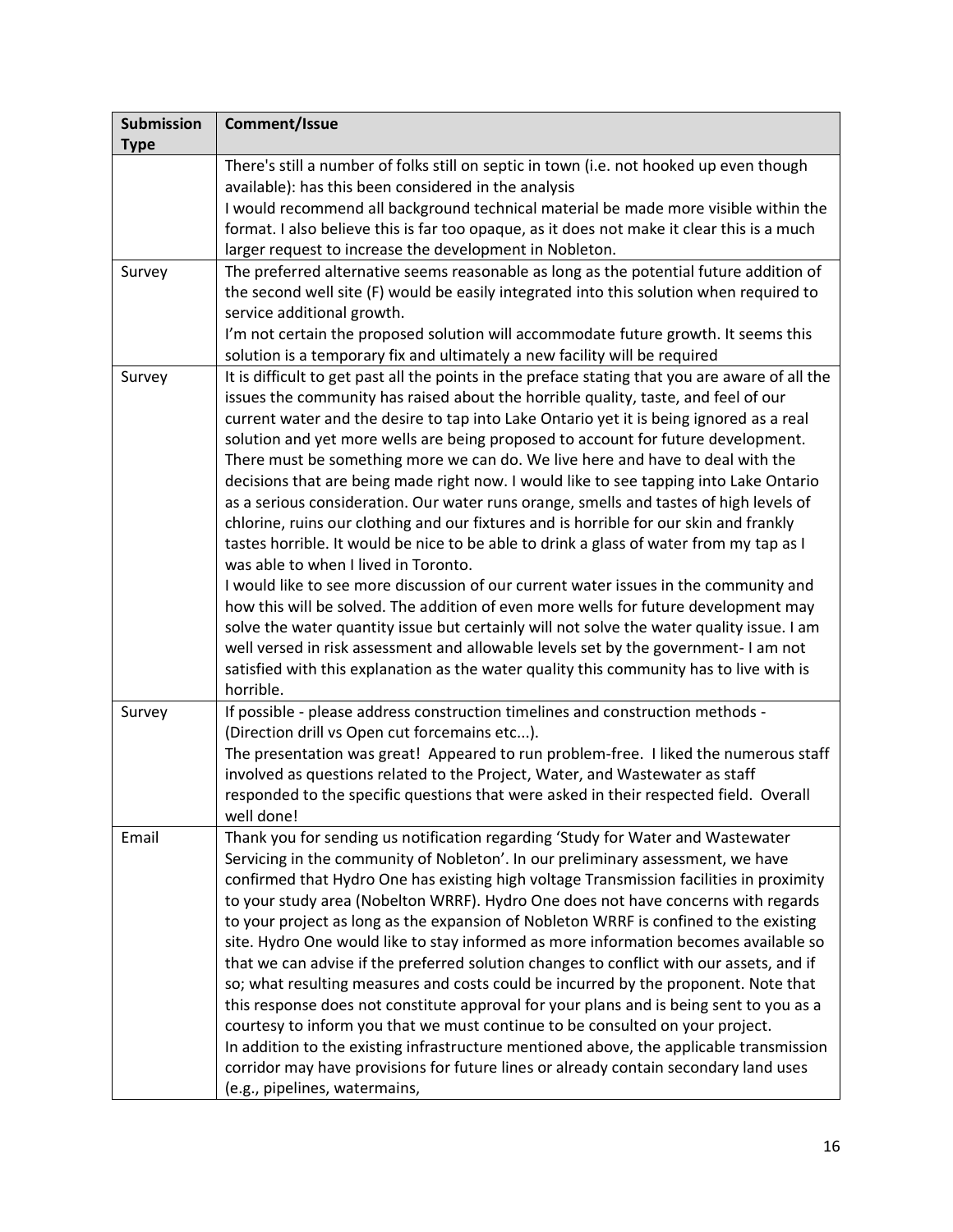<span id="page-18-0"></span>

| <b>Type</b><br>parking). Please take this into consideration in your planning.<br>Also, we would like to bring to your attention that should (Study for Water and<br>Wastewater Servicing in the community of Nobleton) result in a Hydro One station<br>expansion or transmission line replacement and/or relocation, an Environmental<br>Assessment (EA) will be required as described under the Class Environmental<br>Assessment for Minor Transmission Facilities (Hydro One, 2016). This EA process would<br>require a minimum of 6 months for a Class EA Screening Process (or up to 18 months if<br>a Full Class EA<br>were to be required) to be completed. Associated costs will be allocated and recovered<br>from proponents in accordance with the Transmission System Code. If triggered, Hydro<br>One will rely on studies completed as part of the EA you are current undertaking.<br>Consulting with Hydro One on such matters during your project's EA process is critical<br>to avoiding conflicts where possible or, where not possible, to streamlining processes | <b>Submission</b> | Comment/Issue                  |
|----------------------------------------------------------------------------------------------------------------------------------------------------------------------------------------------------------------------------------------------------------------------------------------------------------------------------------------------------------------------------------------------------------------------------------------------------------------------------------------------------------------------------------------------------------------------------------------------------------------------------------------------------------------------------------------------------------------------------------------------------------------------------------------------------------------------------------------------------------------------------------------------------------------------------------------------------------------------------------------------------------------------------------------------------------------------------------------|-------------------|--------------------------------|
|                                                                                                                                                                                                                                                                                                                                                                                                                                                                                                                                                                                                                                                                                                                                                                                                                                                                                                                                                                                                                                                                                        |                   |                                |
|                                                                                                                                                                                                                                                                                                                                                                                                                                                                                                                                                                                                                                                                                                                                                                                                                                                                                                                                                                                                                                                                                        |                   |                                |
|                                                                                                                                                                                                                                                                                                                                                                                                                                                                                                                                                                                                                                                                                                                                                                                                                                                                                                                                                                                                                                                                                        |                   |                                |
|                                                                                                                                                                                                                                                                                                                                                                                                                                                                                                                                                                                                                                                                                                                                                                                                                                                                                                                                                                                                                                                                                        |                   |                                |
|                                                                                                                                                                                                                                                                                                                                                                                                                                                                                                                                                                                                                                                                                                                                                                                                                                                                                                                                                                                                                                                                                        |                   |                                |
|                                                                                                                                                                                                                                                                                                                                                                                                                                                                                                                                                                                                                                                                                                                                                                                                                                                                                                                                                                                                                                                                                        |                   |                                |
|                                                                                                                                                                                                                                                                                                                                                                                                                                                                                                                                                                                                                                                                                                                                                                                                                                                                                                                                                                                                                                                                                        |                   |                                |
|                                                                                                                                                                                                                                                                                                                                                                                                                                                                                                                                                                                                                                                                                                                                                                                                                                                                                                                                                                                                                                                                                        |                   |                                |
|                                                                                                                                                                                                                                                                                                                                                                                                                                                                                                                                                                                                                                                                                                                                                                                                                                                                                                                                                                                                                                                                                        |                   |                                |
|                                                                                                                                                                                                                                                                                                                                                                                                                                                                                                                                                                                                                                                                                                                                                                                                                                                                                                                                                                                                                                                                                        |                   |                                |
|                                                                                                                                                                                                                                                                                                                                                                                                                                                                                                                                                                                                                                                                                                                                                                                                                                                                                                                                                                                                                                                                                        |                   |                                |
|                                                                                                                                                                                                                                                                                                                                                                                                                                                                                                                                                                                                                                                                                                                                                                                                                                                                                                                                                                                                                                                                                        |                   |                                |
|                                                                                                                                                                                                                                                                                                                                                                                                                                                                                                                                                                                                                                                                                                                                                                                                                                                                                                                                                                                                                                                                                        |                   |                                |
|                                                                                                                                                                                                                                                                                                                                                                                                                                                                                                                                                                                                                                                                                                                                                                                                                                                                                                                                                                                                                                                                                        |                   |                                |
|                                                                                                                                                                                                                                                                                                                                                                                                                                                                                                                                                                                                                                                                                                                                                                                                                                                                                                                                                                                                                                                                                        |                   | (e.g., ensuring study coverage |
| of expansion/relocation areas within the current EA). Once in receipt of more specific                                                                                                                                                                                                                                                                                                                                                                                                                                                                                                                                                                                                                                                                                                                                                                                                                                                                                                                                                                                                 |                   |                                |
| project information regarding the potential for conflicts (e.g., siting, routing), Hydro                                                                                                                                                                                                                                                                                                                                                                                                                                                                                                                                                                                                                                                                                                                                                                                                                                                                                                                                                                                               |                   |                                |
| One will be in a better position to communicate objections or not objections to                                                                                                                                                                                                                                                                                                                                                                                                                                                                                                                                                                                                                                                                                                                                                                                                                                                                                                                                                                                                        |                   |                                |
| alternatives proposed.                                                                                                                                                                                                                                                                                                                                                                                                                                                                                                                                                                                                                                                                                                                                                                                                                                                                                                                                                                                                                                                                 |                   |                                |
| If possible at this stage, please formally confirm that Hydro One infrastructure and                                                                                                                                                                                                                                                                                                                                                                                                                                                                                                                                                                                                                                                                                                                                                                                                                                                                                                                                                                                                   |                   |                                |
| associated rights-of-way will be completely avoided, or if not possible, allocate                                                                                                                                                                                                                                                                                                                                                                                                                                                                                                                                                                                                                                                                                                                                                                                                                                                                                                                                                                                                      |                   |                                |
| appropriate lead-time in your project schedule to collaboratively work through                                                                                                                                                                                                                                                                                                                                                                                                                                                                                                                                                                                                                                                                                                                                                                                                                                                                                                                                                                                                         |                   |                                |
| potential conflicts with Hydro One, which ultimately could result in timelines identified                                                                                                                                                                                                                                                                                                                                                                                                                                                                                                                                                                                                                                                                                                                                                                                                                                                                                                                                                                                              |                   |                                |
| above.                                                                                                                                                                                                                                                                                                                                                                                                                                                                                                                                                                                                                                                                                                                                                                                                                                                                                                                                                                                                                                                                                 |                   |                                |
| In planning, note that developments should not reduce line clearances or limit access                                                                                                                                                                                                                                                                                                                                                                                                                                                                                                                                                                                                                                                                                                                                                                                                                                                                                                                                                                                                  |                   |                                |
| to our infrastructure at any time. Any construction activities must maintain the                                                                                                                                                                                                                                                                                                                                                                                                                                                                                                                                                                                                                                                                                                                                                                                                                                                                                                                                                                                                       |                   |                                |
| electrical clearance from the transmission line conductors as specified in the Ontario                                                                                                                                                                                                                                                                                                                                                                                                                                                                                                                                                                                                                                                                                                                                                                                                                                                                                                                                                                                                 |                   |                                |
| Health and Safety Act for the respective line voltage.                                                                                                                                                                                                                                                                                                                                                                                                                                                                                                                                                                                                                                                                                                                                                                                                                                                                                                                                                                                                                                 |                   |                                |
| Be advised that any changes to lot grading or drainage within, or in proximity to Hydro                                                                                                                                                                                                                                                                                                                                                                                                                                                                                                                                                                                                                                                                                                                                                                                                                                                                                                                                                                                                |                   |                                |
| One transmission corridor lands must be controlled and directed away from the                                                                                                                                                                                                                                                                                                                                                                                                                                                                                                                                                                                                                                                                                                                                                                                                                                                                                                                                                                                                          |                   |                                |
| transmission corridor. Please note that the proponent will be held responsible for all                                                                                                                                                                                                                                                                                                                                                                                                                                                                                                                                                                                                                                                                                                                                                                                                                                                                                                                                                                                                 |                   |                                |
| costs associated with modifications or relocations of Hydro One infrastructure that                                                                                                                                                                                                                                                                                                                                                                                                                                                                                                                                                                                                                                                                                                                                                                                                                                                                                                                                                                                                    |                   |                                |
| result from your project, as well as any added costs that may be incurred due to                                                                                                                                                                                                                                                                                                                                                                                                                                                                                                                                                                                                                                                                                                                                                                                                                                                                                                                                                                                                       |                   |                                |
| increased efforts to maintain said infrastructure.                                                                                                                                                                                                                                                                                                                                                                                                                                                                                                                                                                                                                                                                                                                                                                                                                                                                                                                                                                                                                                     |                   |                                |
| We reiterate that this message does not constitute any form of approval for your                                                                                                                                                                                                                                                                                                                                                                                                                                                                                                                                                                                                                                                                                                                                                                                                                                                                                                                                                                                                       |                   |                                |
| project. Hydro One must be consulted during all stages of your project. Please ensure                                                                                                                                                                                                                                                                                                                                                                                                                                                                                                                                                                                                                                                                                                                                                                                                                                                                                                                                                                                                  |                   |                                |
| that all future communications about this and future project(s) are sent to us                                                                                                                                                                                                                                                                                                                                                                                                                                                                                                                                                                                                                                                                                                                                                                                                                                                                                                                                                                                                         |                   |                                |
| electronically to secondarylanduse@hydroone.com                                                                                                                                                                                                                                                                                                                                                                                                                                                                                                                                                                                                                                                                                                                                                                                                                                                                                                                                                                                                                                        |                   |                                |
| PCC<br>Is the water level in the aquifer going down? I understand that people nearby but                                                                                                                                                                                                                                                                                                                                                                                                                                                                                                                                                                                                                                                                                                                                                                                                                                                                                                                                                                                               |                   |                                |
| outside the urban area boundary are having to get water trucked in during summer                                                                                                                                                                                                                                                                                                                                                                                                                                                                                                                                                                                                                                                                                                                                                                                                                                                                                                                                                                                                       |                   |                                |
| months but until recently they never had to do that.                                                                                                                                                                                                                                                                                                                                                                                                                                                                                                                                                                                                                                                                                                                                                                                                                                                                                                                                                                                                                                   |                   |                                |